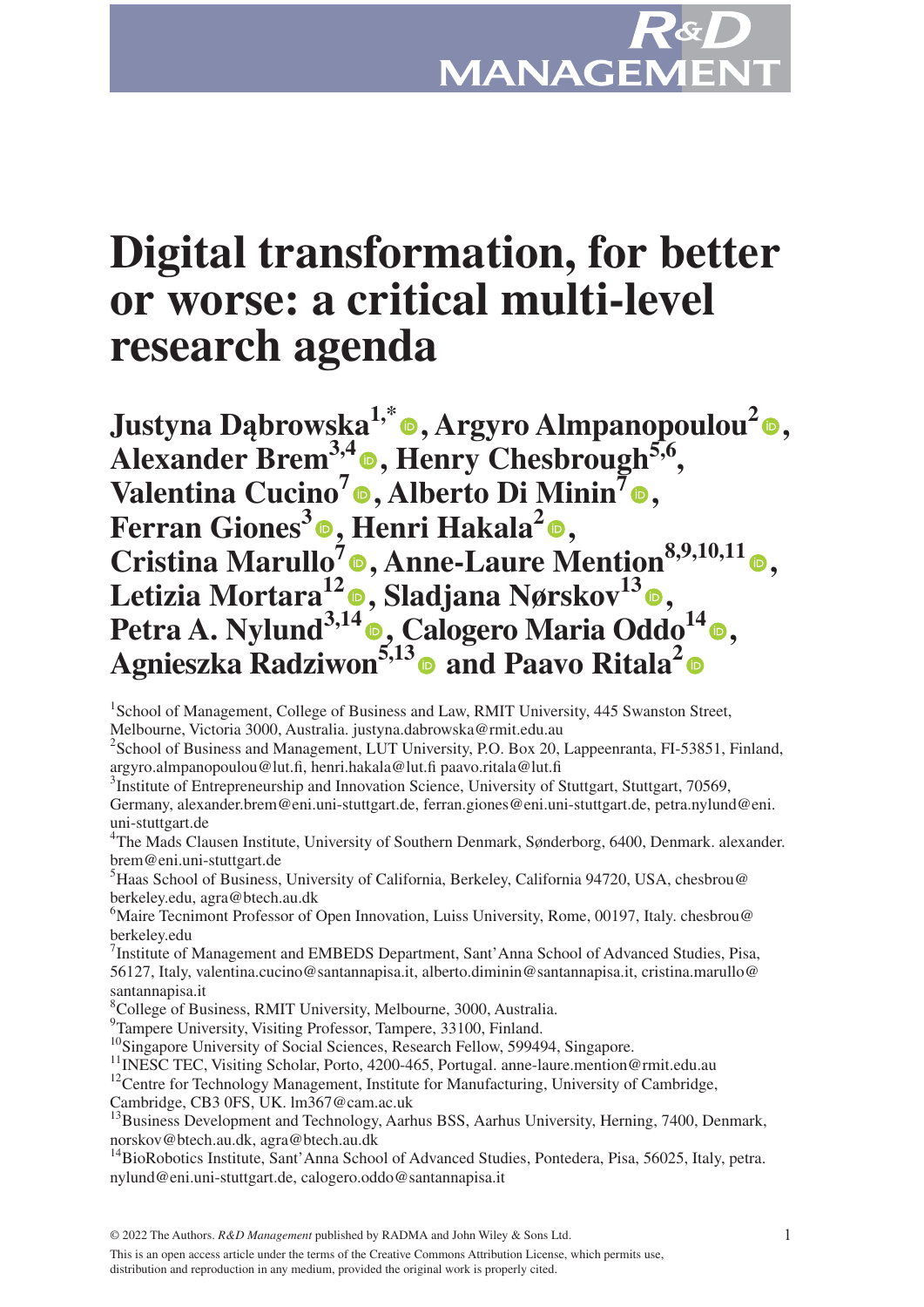**For better or worse, digital technologies are reshaping everything, from customer behaviors and expectations to organizational and manufacturing systems, business models, markets, and ultimately society. To understand this overarching transformation, this paper extends the previous literature which has focused mostly on the organizational level by developing a multi-level research agenda for digital transformation (DT). In this regard, we propose an extended definition of DT as "a socioeconomic change across individuals, organizations, ecosystems, and societies that are shaped by the adoption and utilization of digital technologies." We suggest four lenses to interpret the DT phenomenon: individuals (utilizing and adopting digital technologies), organizations (strategizing and coordinating both internal and external transformation), ecosystems (harnessing digital technologies in governance and co-producing value propositions), and geopolitical frameworks (regulating the environments in which individuals and organizations are embedded). Based on these lenses, we build a multi-level research agenda at the intersection between the bright and dark sides of DT and introduce the PIAI framework, which captures a process of** *perception***,** *interpretation***, and** *action* **that ultimately leads to possible** *impact***. The PIAI framework identifies a critical research agenda consisting of a non-exhaustive list of topics that can assist researchers to deepen their understanding of the DT phenomenon and provide guidance to managers and policymakers when making strategic decisions that seek to shape and guide the DT.**

#### **1. Introduction**

igitalization  $-$  that is, the implementation of digital technologies (Setia et al., 2013) – has provided both major opportunities and significant challenges to individuals, organizations, ecosystems, and entire societies. At the core of such transformative trends are digital technologies, broadly defined as combinations of "information, computing, communication, and connectivity technologies" (Bharadwaj et al., 2013, p. 471) or so-called SMACIT technologies (social, mobile, analytics, cloud, Internet of Things; Sebastian et al., 2017). Despite major advances in digital technologies, the complexity of implementing those technologies and the implications they have for many aspects of social life are not yet fully understood. To better understand such complexity across different levels of analysis, the aim of this paper is to develop a framework and multilevel research agenda for digital transformation (DT) which can guide scholars and practitioners.

Digital technologies involve unique features for individuals and organizations: re-programmability, homogenization of data, and a self-referential nature (Yoo et al., 2010). In addition, they include new properties that make them generative, malleable, and combinatorial (Kallinikos et al., 2013; Hanelt et al., 2020; Kostis and Ritala, 2020), blurring the boundaries between the physical and digital worlds and enabling both flexibility and scalability. Most recently, the rapid development of digital technologies, coupled with the coronavirus disease 2019 (COVID-19) pandemic, has impacted all businesses and societies (Brem et al., 2020; Carnevale and Hatak, 2020; Kudyba, 2020; Soto-Acosta, 2020). Digital technologies are, for better or worse, reshaping the workplace (Marsh et al., 2021), organizational and manufacturing systems (Rauch et al., 2020), customer expectations and behaviors (Manyika et al., 2013; Coad et al., 2021), business models (Nambisan, 2017; Song, 2019), value creation and capture (Lanzolla et al., 2020), and markets (Diaz-Rainey et al., 2015; Autio et al., 2018).

The DT concept has been widely used to describe the adoption of digital technologies and the replacement of non-digital processes with digital ones, leading to organization-wide changes and the emergence of new business models (Radziwon et al., 2021; Verhoef et al., 2021) or the modification of existing ones (Dąbrowska et al., 2019). At its inception, DT was predominantly discussed in the information systems literature (Vial, 2019; Nadkarni and Prügl, 2020), with a focus on its technological aspects such as optimization of operational processes within organizations (Vial, 2019). More recently, increasing attention has been paid by management scholars (Hanelt et al., 2020) and multidisciplinary researchers (e.g., Verhoef et al., 2021), who emphasize DT's strategic, managerial, and organizational implications (Hanelt et al., 2020; Nadkarni and Prügl,  $2020$ ).<sup>1</sup>

In contrast to IT-enabled organizational transformation, DT transcends organizational boundaries (Nadkarni and Prügl, 2020), since it (re)defines an organization's value propositions and business models, and can even imply the development of new organizational identities (Wessel et al., 2020). Moreover,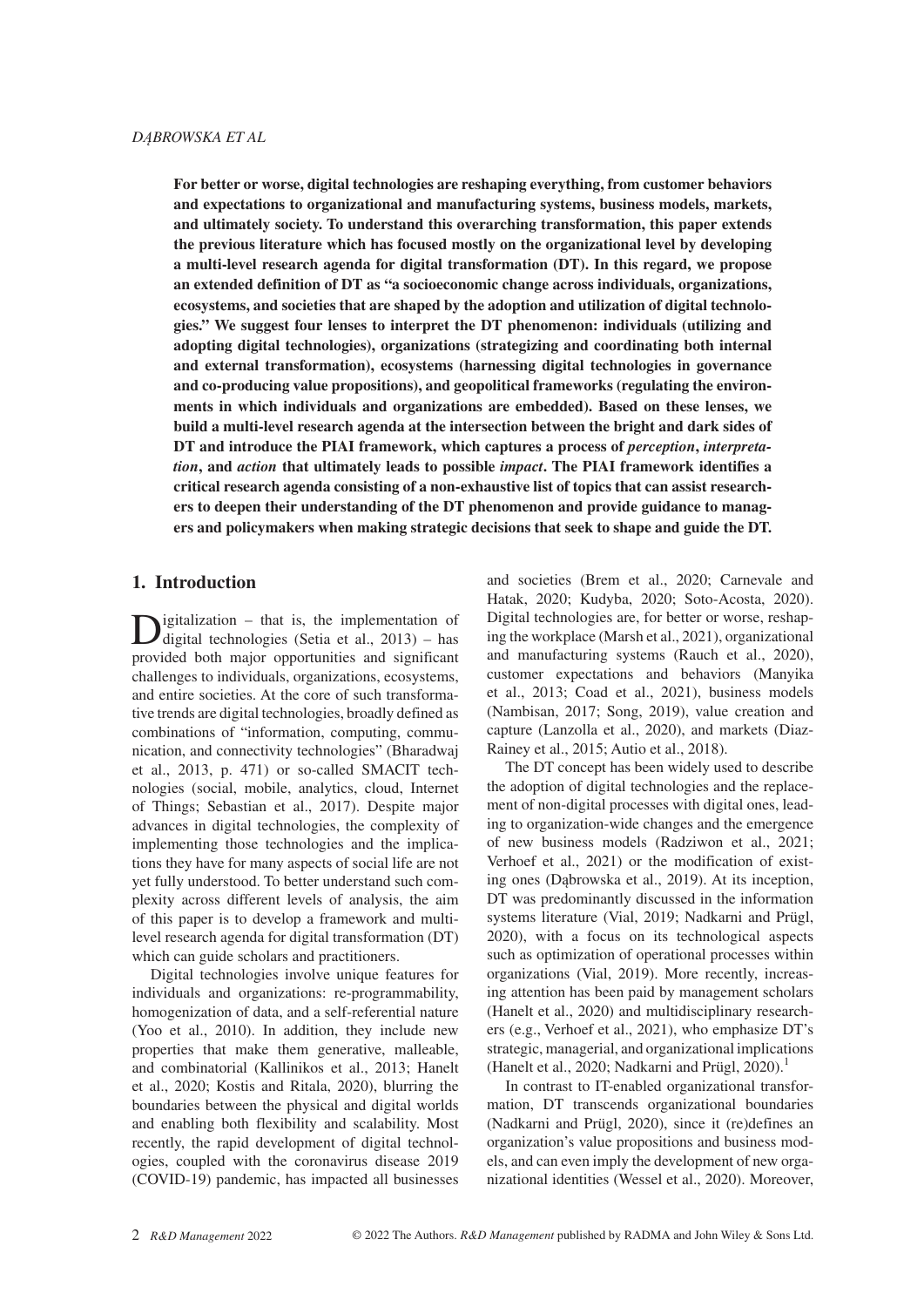DT is expected to have both positive and negative implications that go beyond the organization's immediate remit and affect individuals both within and outside companies, along with organizational business models, platforms and ecosystems, and whole industries (Autio et al., 2018; Vial, 2019). Still, the majority of studies in the management field (e.g., Hess et al., 2016; Singh et al., 2020) tend to focus on DT at the organizational level, which is reflected in DT definitions that specifically highlight "organizational change" (see, e.g., Hess et al., 2016; Hanelt et al., 2020; Nadkarni and Prügl, 2020). Crucially, such perspectives overlook other important levels of analysis: individual, ecosystem, and geopolitical, and their interplay.

We argue that, for better or worse, DT eventually leads to sociotechnical change (Geels and Schot, 2007) or, more broadly, socioeconomic change (Breslin, 2011; Ekbia et al., 2015). This change not only relates to organizations but also involves the individuals who use and adopt digital technologies, participants in the ecosystems who are co-creating their value propositions, and geopolitical frameworks that regulate the industries in which organizations and individuals are embedded. Hence, we define DT as *a socioeconomic change across individuals, organizations, ecosystems, and societies that is shaped by the adoption and utilization of digital technologies*. In this definition, the key elements are: "socioeconomic change" (expressing the multi-level nature of the phenomenon), "shaped" (referring to the overarching role of DT beyond the mere triggering role), and "digital technologies" (which can relate to the causes, contingencies, and outcomes of the sociotechnical change). We advocate four lenses through which DT can be viewed: individual, organizational, ecosystem, and geopolitical. Each level conditions and influences the other levels while providing a unique perspective on the processes and outcomes of DT. Importantly, regardless of the level, DT does not always lead to positive outcomes. It may also trigger conflicting interpretations, contradictions, and tensions, for which there is no single best solution but rather various solutions that may be good for some but worse for others (see, e.g., Selander and Jarvenpaa, 2020).

We conduct a design-oriented research synthesis focusing on the gaps and challenges of DT at the different levels of analysis and their relationships (see e.g., Bogers et al., 2017). Differently from positivist approaches (e.g., systematic literature reviews) aiming at summarizing literature by merging thematically similar studies, design-oriented approaches are suitable for exploratory conceptualization, as they serve to identify mechanisms within different studies and to assess the context in which such mechanisms produce their outcomes (Denyer et al., 2008). They have proven useful in management literature to understand and integrate different theories (Ferras-Hernandez and Nylund, 2019) or strands of research (Van Burg and Romme, 2014) into broader frameworks. In this study, we took a collaborative approach to the process of collection, selection, and interpretation of relevant literature (see, e.g., Bogers et al., 2017; Beck et al., 2020, 2021). For each of the four levels through which DT processes and outcomes can be analyzed, authors formed self-organizing teams collecting and interpreting salient contributions.

In the following section, we provide a brief overview of the gaps and challenges of DT based on the DTs' research synthesis at the individual, organizational, ecosystem, and geopolitical levels of analysis. Next, we develop a multi-level research agenda at the intersection between the bright and dark sides of DT, in which we view DT as a process of *perception, interpretation*, and *action* that eventually leads to a broader socioeconomic *impact* (PIAI framework). Our critical approach contributes to the DT literature by providing a holistic and pragmatic understanding of DT. By doing so, we embed practical and policy implications throughout the entire multi-level research agenda to guide companies and policymakers when making strategic decisions on the direction of DT.

#### **2. Four levels of digital transformation**

## *2.1. The individual-level digital transformation*

Although digital technologies have a major impact on individuals, organizations implementing DT often lack an understanding of its human side (Davenport and Redman, 2020; Frankiewicz and Chamorro-Premuzic, 2020). The current emerging body of knowledge on the human side of DT can be divided into two groups. The first one focuses on employees or top management teams (TMTs) and point out that the determinants of success or failure in DT lie in an organization's ability to configure the right mix of talent (Karimi and Walter, 2015; Davenport and Redman, 2020) or in the skills, abilities, and orientations of employees and managers (e.g., Ritala et al., 2021). The second one offers a complementary view with an in-depth discussion of the co-existence and interdependence of humans and digital technologies (such as robots and artificial intelligence [AI]), along with considerations of their emotional, social, and moral implications (Pagani and Pardo,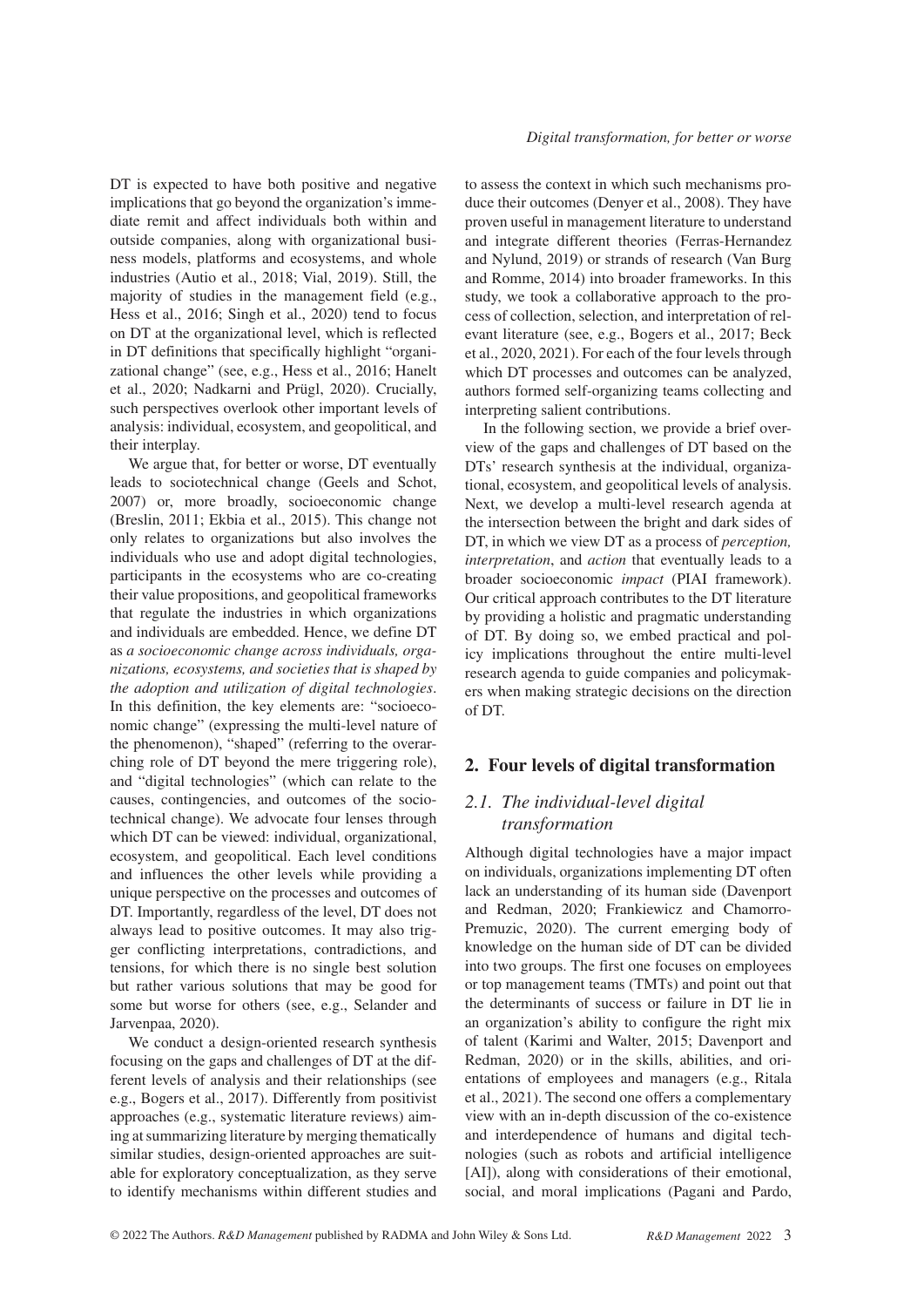2017; Amabile, 2019; Wang and Siau, 2019; Baptista et al., 2020; Solberg et al., 2020; Ulhøi and Nørskov, 2020).

## *2.1.1. Behaviors, perceptions, emotions, and their effect on digital transformation*

Affect and emotions are central to change acceptance, resistance, and disengagement (Oreg et al., 2018). Employees' acceptance of or resistance to DT is influenced by their mindsets and cognitive processes, which reflect their self- and situation-oriented beliefs (Solberg et al., 2020). Many employees envisage digital technologies as a job destroyer, which amplify their resistance to change (Cortellazzo et al., 2019). These fears are justified when DT leads to replacing some workforce with AI, robotics, and virtual agents (Verhoef et al., 2021). Other documented resistance factors relate to employees' skeptical attitudes toward automation and efficiency promises and the loss of competence and autonomy associated with the fear of digital technologies' surveillance potential (Hirsch-Kreinsen, 2014), as well as a more general anxiety created by their use (Kummer et al., 2017). However, while uncertainty may inhibit the adoption of digital technologies, it may also motivate people to work harder to find solutions that are beneficial for them (Cacciotti et al., 2016).

## *2.1.2. Skills, capabilities, and the emergence of new jobs*

DT is reshaping the labor market. This happens globally in a differentiated manner that depends heavily on the nature of the work, its predictability, and its complexity (Brynjolfsson and Mitchell, 2017), along with its routinization and transactional nature (Cortellazzo et al., 2019). New technologies simultaneously destroy and create jobs and induce significant and irreversible changes to the nature of work. Increasingly, job descriptions sit at the intersection of previously distinct disciplines: for example, smart healthcare specialists who master biomedical expertise with (big) data analysis, or accountants with knowledge of blockchains and smart contracts. In turn, demand is rising for skills related to data analytics, effective use, and interpretation of visualization and simulation systems, and interaction with objects and machines (Dougherty and Dunne, 2012; De Mauro et al., 2018).

This skills gap can be met by hiring new tech-savvy staff to complement in-house expertise. However, the skill gap may also create tension between existing employees with institutional memory and the new breed of workers, resulting in cultural conflict and suboptimal organizational outcomes (Kohli and Johnson, 2011). These conflicts can be mitigated if employee upskilling raises the aptitude of existing employees close to recent recruits (Cortellazzo et al., 2019). In addition, novel technical solutions, such as robot programming by gesture or demonstration (see, e.g., Kostis and Ritala, 2020), may allow workers to take care of machine reprogramming tasks without requiring them to have frontier educational backgrounds. Finally, digital know-how is increasingly required in top management positions, and new roles like chief digital officers are being created to facilitate the adoption of digital technologies (Hess et al., 2016).

## *2.1.3. TMTs and leadership*

The complexity of DT requires TMTs to not only recognize the need for DT and coordinate its implementation but also to willingly take on the role of DT change agents (Cortellazzo et al., 2019). However, some DT processes fail because of a lack of malleable leadership skills within TMTs, such as DT awareness, acceleration, and harmonization (Hanelt et al., 2020). Solberg et al. (2020) found that TMT members responsible for DT can negatively impact employees' acceptance of DT based on their own attitudes, styles of communication, and understanding of the DT paradigm and the process through which it is achieved.

Proponents of a top-down approach to DT (e.g., Frankiewicz and Chamorro-Premuzic, 2020) consider it a prerequisite for the efficient adoption and acceptance of digital technologies. Likewise, several authors have argued that the successful adoption of digital technologies is contingent on the leadership support from TMTs (Karimi and Walter, 2015).

## *2.1.4. The co-existence and interdependence of human and digital: emotional, social, and moral implications*

As organizations increasingly rely on digital technologies, managers need to balance the goals of efficiency and human wellbeing (Nørskov and Nørskov, 2020). One prominent example is AI's duality, as both a complementary enhancement to individual capabilities and a potential replacement for human cognition (Amabile, 2019; Wang and Siau, 2019). Similarly, the three-dimensional presence of social robots and their "human social" abilities imposes radically different types of perceptions of, reactions to, and interactions with these robots (Fong et al., 2003; Cross et al., 2012; Saygin et al., 2012; Dumouchel and Damiano, 2017). Likewise, with the recent workfrom-home experiment due to COVID-19, the shift in workstyle intensified the utilization and adoption of digital technologies, yet it also uncovered unintended dark side effects in relation to employees' wellbeing (Marsh et al., 2021).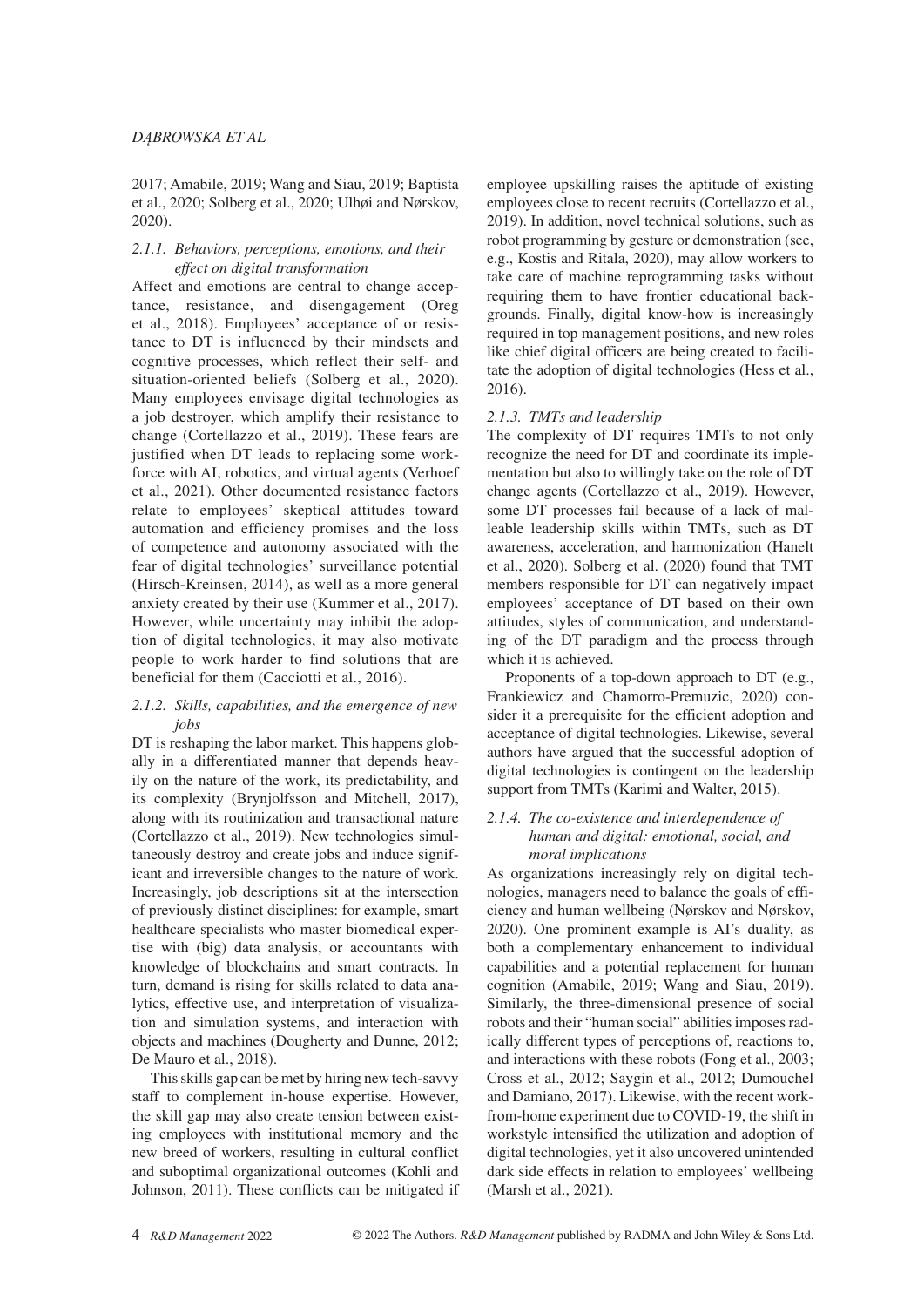For technologies such as AI and social robotics, the crucial question is how organizations can leverage such technologies based on the principle of cooperation with rather than replacement of humans (Seibt et al., 2018). This is known as the "non-replacement maxim" (Seibt et al., 2018, p. 37), which argues that the process of research, development, and design of robotics should include value-sensitive social interactions (Friedman, 1996). These novel interactions will alter work processes, practices, occupations, and challenge the psycho-social contingencies in the workplace (Faraj et al., 2018; Beane, 2019; Ulhøi and Nørskov, 2020). For instance, new research is emerging on how AI-related algorithms are used in decision-making (Lindebaum et al., 2020), how it augments individual and team creativity (Amabile, 2019), or how DTs affect employees' well-being and performance in the digital workplace environment (Marsh et al., 2021). Yet, the consequences of augmenting individuals' capabilities via AI remain insufficiently explored (Longin and Deroy, 2022). Furthermore, scholars have begun to examine the positive effects of robots as facilitators of group processes (Sebo et al., 2020) and how human-robot dyads can boost human creativity (e.g., Kahn et al., 2016; Alves-Oliveira et al., 2020).

# *2.2. The organizational-level digital transformation*

At the organizational level, DT involves various changes such as changes to the company's strategy, legacy, governance, structure, resources, processes, competencies, culture, or leadership (Orlikowski, 1996; Cennamo et al., 2020; Hanelt et al., 2020). Successful DT involves the implementation and understanding of technology not only at an individual level but also at the organizational level and in the overarching strategy (Rogers, 2016; Mention, 2019; Nadkarni and Prügl, 2020).

## *2.2.1. Strategy and strategic responses to digital transformation*

DT requires a significant departure from existing culture, work practices, and organizational routines, and a proactive exploration of new possibilities while generating organizational support for them (Garud and Karunakaran, 2018). As DT is triggered by the implementation of digital technologies and has the potential for pervasive use and impact on existing economic structures, DT cannot be conceived as a single process. DT simultaneously boosts organizational efficiency and increased responsiveness to the core legacy products and requires new ways of organizing value chains and interfirm relationships

(Chesbrough, 2020). Indeed, as value creation shifts from single products to platform ecosystems (i.e., integrated offerings spanning multiple products and markets), the dynamics of the competition itself are profoundly altered (Cennamo et al., 2020). Relatedly, new ways of combining core competencies with digital innovations also require intensified inter-organizational collaboration (Chesbrough et al., 2018; Enkel et al., 2020).

#### *2.2.2. Change and organizational design*

Established organizational structures are often illsuited to the uncertain outcomes of the DT process. This exacerbates the inherent ambiguity of innovation processes (Garud et al., 2013) with the additional complexity of digital innovation (Yoo et al., 2010). There are, however, at least two pathways that can alleviate such discontinuities: (a) enabling organizational support for the development of novel ideas (change from inside) and (b) introducing and adopting new organizational structures and forms (Lanzolla et al., 2020).

A positive perception of DT-related ambiguity can be recast as an enabler of interpretation of what DT means for the organization. The organization's employees may generate novel ideas that give meaning to the ambiguities by building narratives on their organizational experiences and expectations (March, 2010; Garud et al., 2011). This encourages individual-level behaviors that contribute to the contextual ambidexterity of DT (Gibson and Birkinshaw, 2004). Organizational design can be both a driver and a subject of change (see also Lanzolla et al., 2020). The new structures can embrace organizing logics and mechanisms that facilitate collaboration, interaction, and coordination for digital innovation. For instance, organizations might benefit from establishing cross-functional teams (Dremel et al., 2017) and DT offices or units (Singh et al., 2020). In addition, the introduction of new TMT functions like the chief digital officer, as discussed above, can promote a digital perspective inside the organization (Singh and Hess, 2017; Tumbas et al., 2018; Kunisch et al., 2020).

### *2.2.3. Building (digital) capabilities to support decision-making*

DT also opens up discussion on new capabilities that could enhance (or constrain) the organization. These capabilities are often augmented by a variety of AI technologies that enable firms to improve their customer offerings by learning from the accumulated data and effectively generating "data network effects" that aim to constantly improve customer value (Gregory et al., 2020). These new capabilities build on new pools of structured and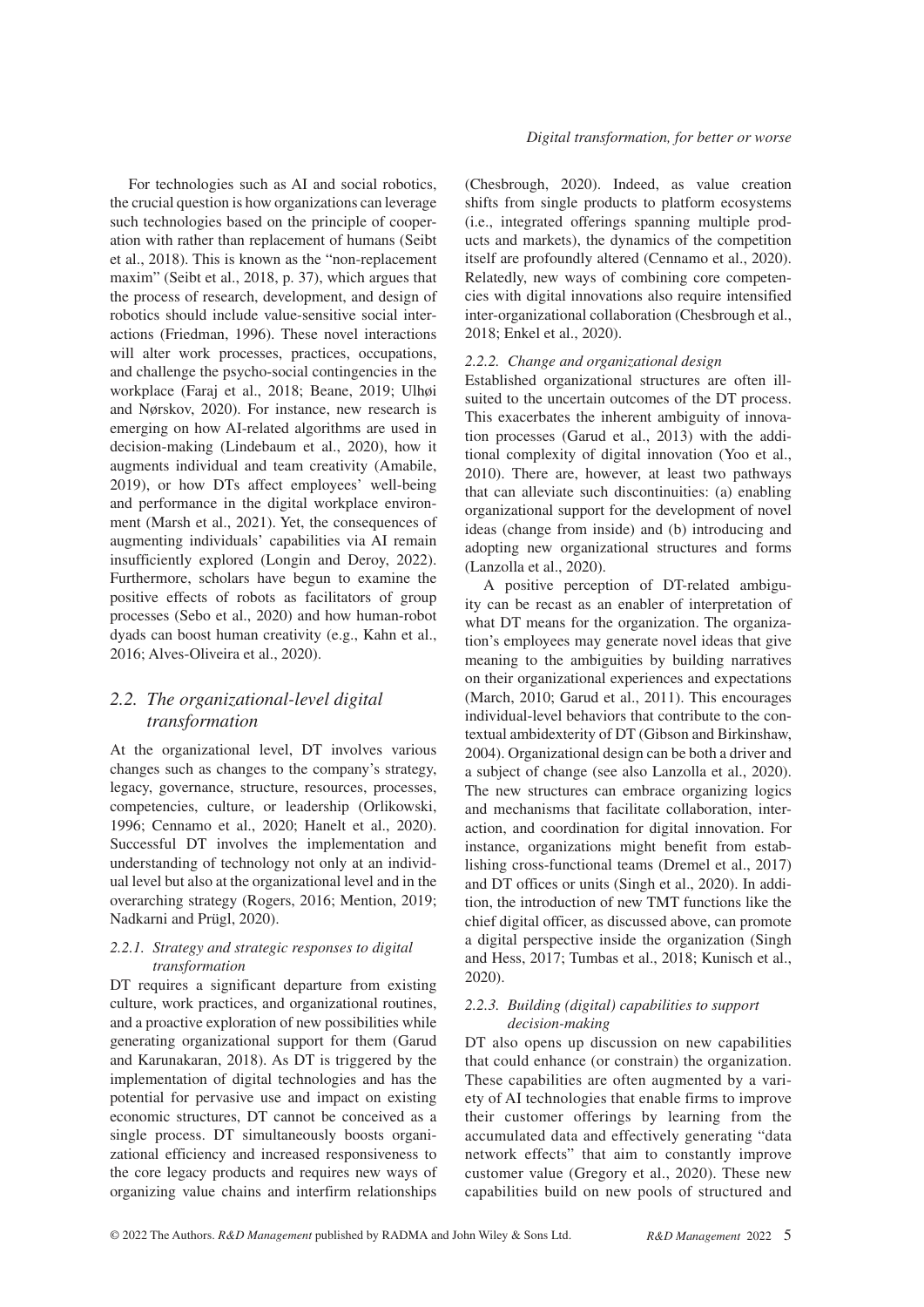unstructured data, integrating it with the data generated by machines while controlling for AI's own inbuilt flaws and biases (Hakala and Vuorinen, 2020). The implications are broad: in socially facilitated planning (e.g., road-mapping) contexts (e.g., Kerr et al., 2013), digital technologies could modify the dynamics by which managers analyze and make sense of current and future trends and plan around them. Enhancing sensemaking from complex datasets (An et al., 2018) may allow current processes to increase the innovation capability of firms (Mention et al., 2019) and generate a broader societal impact (Wang and Siau, 2019).

*2.2.4. Changes in value creation and capture logics* Finally, as digital technologies are constantly evolving, DT can bring enormous long-term benefits to businesses able to recast their external relationships and interdependencies and embed them into new and more flexible business models. First, DT requires companies to establish and manage multiple modalities of value generation and delivery, to structure collective action at the field and ecosystem level (Alaimo, 2021). Second, it requires finding an optimal business model that leverages a company's skills and resources through data generated by digital technologies (Björkdahl, 2020). This effort should include (a) leveraging data-driven processes by focusing on monitoring, optimization, and organizational responsiveness, (b) approaching business model transformation that exploits the interconnection and interdependence between actors, and (c) taking advantage of platform marketplaces that render product-market boundaries irrelevant to define the type and intensity of competition (Cennamo et al., 2020). These insights show that the DT challenges at the organizational level cannot be assessed properly without considering the ecosystem perspective (Hanelt et al., 2020).

## *2.3. The ecosystem-level digital transformation*

The management literature has recognized the importance of ecosystems in which numerous actors interact to collectively define and deliver an ecosystem-level output that aims at meeting both shared and individual goals (Radziwon et al., 2017; Dattée et al., 2018; Jacobides et al., 2018). Ecosystems offer unique access to diverse resources, including knowledge, expertise, and technologies (Aarikka-Stenroos and Ritala, 2017; Cobben et al., 2021). Increasingly, digital technologies and interfaces are used to bundle actors' inputs

in ecosystems (Thomas et al., 2014; Cusumano et al., 2019; Gawer, 2020).

### *2.3.1. Digital affordances*

Digital affordances refer to all types of activities made possible for ecosystem actors using digital technologies and infrastructures (Autio et al., 2018). Thus, diverse actors can co-create value across a particular field or domain, which can increasingly span different geographical regions by virtue of digital connectivity. Examples include open-source software development, which is (self-)organized into heterogeneous ecosystems that link together in digital forums and platforms (Fjeldstad et al., 2012; Mäenpää et al., 2018) and the global ecosystems operated by giant platform leaders like Amazon and Google Android.

Ecosystems evolve dynamically over time as their actors and relationships change (Rong et al., 2020). Their actors can utilize design artifacts that are constantly being made and remade (O'Shea et al., 2019). In turn, these artifacts and cues (digital forums, collaboration spaces, application programming interfaces, etc.) are needed to establish trustworthiness and standardization in the ecosystem. Members of an ecosystem collaboratively design that system by co-intuiting, co-interpreting, and co-integrating what they imagine it to be (O'Shea et al., 2019). However, we still have only a limited understanding of how ecosystems negotiate their legitimacy with the surrounding world and the various actors involved (Thomas and Ritala, 2021).

Digital technologies are not restricted by limitations of the physical location and thus they fundamentally change the ability of organizations to decide whether to be part of a specific ecosystem. Therefore, one of the key issues in the DT context is how organizations decide to form, join, remain in, or exit ecosystems and who manages those ecosystems. In this regard, we differentiate in the following subsection between two contrasting views on ecosystems: orchestrator-centric and system-community.

#### *2.3.2. Orchestrator-centric view vs. systemscommunity view*

The first view on ecosystems focuses on a powerful hub actor (i.e., an orchestrator) that organizes the ecosystem around a joint value proposition (Jacobides et al., 2018; Shipilov and Gawer, 2020; Thomas and Autio, 2020; Thomas and Ritala, 2021) – oftentimes delivered over a digital platform. An example of an orchestrated digital ecosystem is the Amazon Marketplace (Ritala et al., 2014), where the platform orchestrator (Amazon.com) bundles complementary inputs into continuously renewing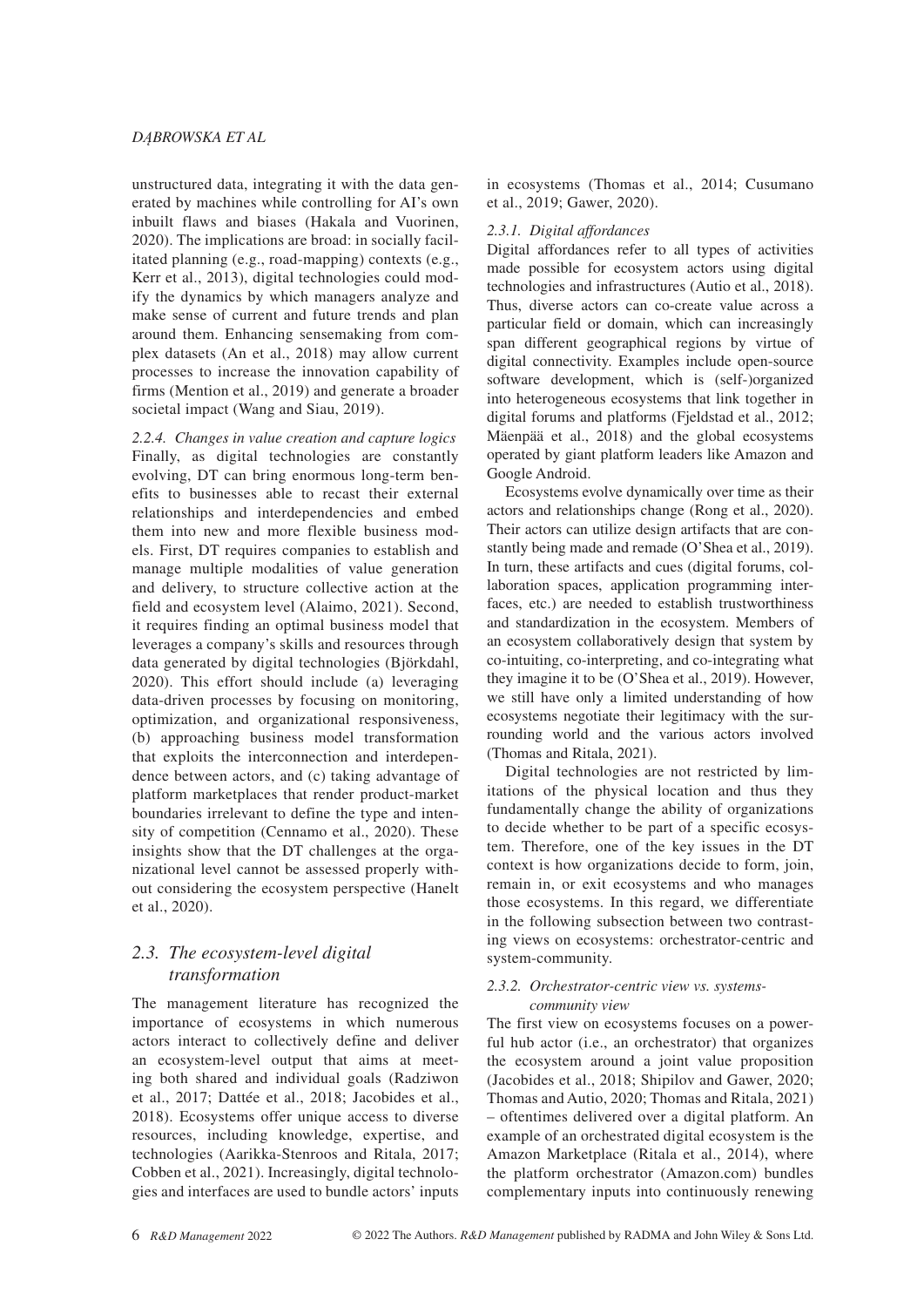*Digital transformation, for better or worse*

offerings for wide customer bases. Another example of DT that follows an orchestrator-centric view is AirAsia, a low-cost airline based in south-east Asia that designed a completely new business model for its ecosystem, which served as a growth infrastructure for its post-pandemic future (Radziwon et al., 2021).

As much as success stories like Amazon.com and AirAsia demonstrate the potential of DT, similar changes and ecosystem initiatives are much more difficult to undertake in regulation-driven industries like finance and healthcare. This may explain why in recent years we have been witnessing a rapid development of fintech start-ups that benefit extensively from open data regulations and regulatory sandboxes (Alaassar et al., 2020) and have been disrupting larger and extremely rigid organizations. This happens because those more established organizations failed to develop interfaces between the legacy systems and multiple bureaucratic structures that have become part of their organizational culture. Hence, ecosystem orchestrators face challenges that are not only of a technical but also of an organizational and institutional nature (Dattée et al., 2018; Järvi et al., 2018). We still know very little about the complex nature of those challenges, how they interrelate or reinforce one another, or the mechanisms that could enable their resolution.

Whereas the orchestrator-centric view perceives ecosystems as something coordinated by a powerful focal or hub actor and directed toward particular goals (often set by the focal actor), the systems-community view is much more open-ended and incorporates an important but different role for other actors (Haarla et al., 2018; Hakala et al., 2020). According to this view, value creation, innovation, and entrepreneurial growth are both processes and outcomes of communities of actors concentrated around either a specific geographical region or joint knowledge, technology, or innovation challenges (e.g., van der Borgh et al., 2012; Autio et al., 2018; Järvi et al., 2018). Without a central governing organization, what is perceived as an ecosystem in terms of resource dependencies is negotiated by its members and determined collectively. This is in sharp contrast to the traditional purchasing and distribution arrangements – or platform interfaces and standards – of a powerful ecosystem orchestrator that determines who is part of an ecosystem and who is not. In the digital context, by contrast, even loosely coupled communities can form their own artifacts, institutions, and outputs, thus creating a digitally enabled organization. Furthermore, digital technologies increasingly allow also decentralized governance on platforms, as opposed to the classic orchestrator-led platform models (Chen et al., 2021).

# *2.4. The geopolitical-level digital transformation*

The geopolitical level is reflected in the sociotechnical systems view of management research as part of sociotechnical regimes and landscapes (Geels, 2002). Sociotechnical landscapes can be perceived as broad business environments, while the sociotechnical regime consists of the set of institutions and rules that establish an ecosystem's boundaries (Geels and Schot, 2007; Brem and Radziwon, 2017). In the past, it was primarily cultural differences (Nonaka and Takeuchi, 1995; Asheim and Coenen, 2005) that distinguished landscapes and regimes. Today, the perception of data (Lee, 2018), intellectual property rights (IPRs), appropriation regimes (Petricevic and Teece, 2019), and geopolitical strategies have all become conditions the use of digital technologies and data (Brem and Nylund, 2021).

#### *2.4.1. Data as the "new oil"*

Data has become nowadays a key productive resource for companies, yet there are major differences in how it is used globally. In the United States, for example, data are regarded as the property of the company that collects it. That firm has the right to aggregate, process, and sell data as it sees fit, with the notable exception of personal health data. In China, by contrast, data are in the service of the state; it must be shared with the government on request and stored inside China's national boundaries. $2^2$  In the European Union, the rules governing data are different still: it is the right of the citizen to control and limit the use of her or his data, and companies that compile data must adhere to a number of legislative restrictions, including the General Data Protection Regulation (GDPR). Moreover, individuals in the European Union have the right to be "forgotten" (i.e., to have their data removed from a commercial database), but no such rights exist in the United States or China. Indeed, China has been developing a sophisticated Social Credit System based on extensive observation of citizen behavior in the digital domain (Liang et al., 2018).

## *2.4.2. The geopolitical transformation*

The geopolitical landscape has shifted markedly in the past 20 years. The hegemony of the United States and Europe is giving way to an Asian innovation resurgence led by China (Collinson and Liu, 2019), which is no longer a passive receiver of Western technologies but an important developer of innovation in its own right (Xu et al., 2018). It is also increasingly clear that China's rise will not simply fold into the existing institutional arrangements of global trade or conform to Western notions of data privacy. There is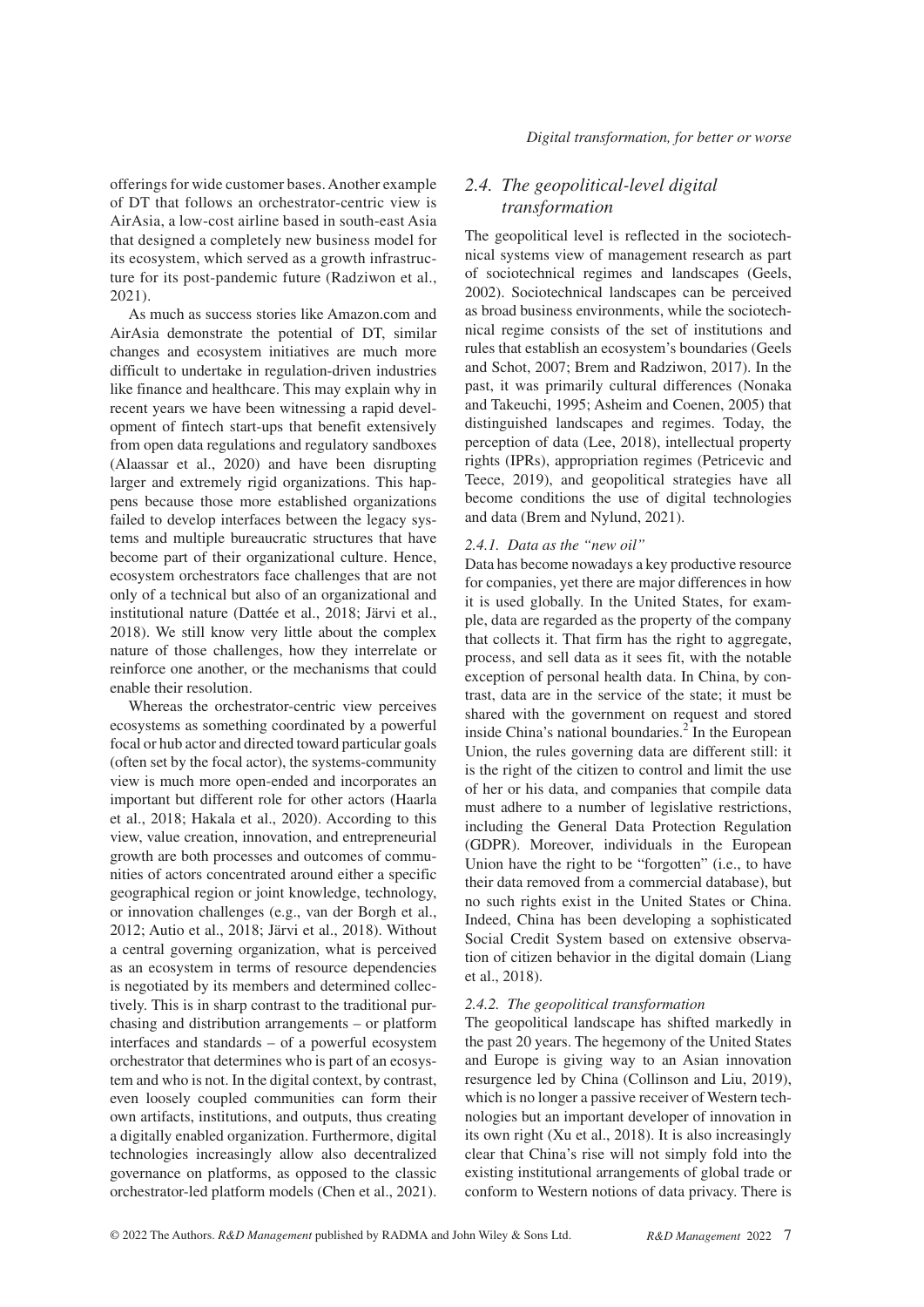a digital divide emerging in the quality of information systems and data between China and the West (Lee, 2018) that is generating a "splinternet." The Chinese innovation ecosystem relies heavily on governmental support and investment and porous boundaries between enterprises and policymakers (Zhang and Merchant, 2020). There is an emerging environment of "open innovation with Chinese characteristics" (Chesbrough et al., 2020), and the increasingly politicized nature of innovation has brought digital innovation to the forefront of the geopolitical agenda.

#### *2.4.3. The protection of IPRs*

IPRs have become a flashpoint for competition (Petricevic and Teece, 2019) in the reshaped global economic order. High-fidelity replication and transfer of innovations at little or no cost across firms and national boundaries are unique features of digital technologies, which are reshaping the protections that IPRs seek to enable. While global technology transfer, along with its appropriability regimes and transaction costs, has been discussed since 1980 (see Pisano and Teece, 1989), academics and organizations alike still face significant challenges in governing and measuring the technology flow in global systems of innovation. In addition, harmonizing DT policies through regulations, standards, procedures, and antitrust measures is a major challenge for policymakers across the globe. The large-scale production and accumulation of highly portable data will require better data infrastructures, interfaces, and storage (Otto and Jarke, 2019), along with more robust governance structures, which will allow its regulation-compliant commercialization. Since data is by nature "nonrival", it could generate a lot of value when shared widely; however, in practice data is often not shared due to competitive or legal concerns (Jones and Tonetti, 2020).

#### *2.4.4. Digital competitive strategies*

While most governments have embraced DT as imperative, their policies toward data have been extremely heterogeneous, at times even contradictory. As a result of different strategies, countries must, therefore, advance DT in distinctive ways, as exemplified by different indexes of digital competitiveness (Chakravorti et al., 2017). Innovative collaborations often require large amounts of data, which they also generate (Del Vecchio et al., 2018). However, the rights and abilities of organizations to use, manage, and control data are conditioned by the underlying institutional requirements of each country or region (Balachandran and Hernandez, 2019). Excluding foreign companies like Google and Facebook from the Chinese market (or Huawei from the US market), a requirement for Chinese and American companies to

be GDPR-compliant to operate within the EU, and the recent threat to shut down the Chinese-owned videosharing social media platform TikTok in the United States (Zhai et al., 2020) are all examples of these geopolitical differences, which influence the ways companies can manage their data internationally.

## **3. The multi-level research agenda**

Based on the interpretive approach to reviewing DT literature, we now build a multi-level research agenda i.e., how it might lead to positive impact whilst acknowledging the less comfortable aspects of change it could bring. The PIAI framework (see Figure 1) encourages the reader to evaluate *perception, interpretation*, and *action* in DT and ultimately their *impact* across various levels. The PIAI framework allows academics to move away from a single lens of analysis to leverage different (and adjacent) fields. While this might make the analysis more complex, we believe it better captures the broad nature of the phenomenon. Our critical assessment of the DT literature reveals a highly fragmented understanding of this topic that leads to a disjointed discussion on the consequences and efficacy of DT. A broader and multi-level view is needed to map the landscape of the processes and outcomes of DT as a managerial and socioeconomic phenomenon.

The PIAI framework is partly built on the psychological science literature. Psychologists have suggested that people perceive their environments in terms of their ability to act on them (Witt, 2011). Human behavior and personal and environmental factors are all intertwined, and learning – as a means to adapt to change – is affected as much by external as by internal reinforcement (Bandura, 1985). Since organizations, ecosystems, and countries are also made up of individual human beings, we extend the logic of perceiving, interpreting, and acting to inducing change and generating impact, both individually and collectively. In doing so, we argue that decisions on how to act on, adopt, and utilize DT will be determined based on perceptions and interpretations that are judgments resulting from the cognitive processing of what is perceived (Bitektine, 2011). DT would then bring change and have an impact at the different levels at which individuals, organizations, ecosystems, politicians, and governments deal with the phenomenon.

Our PIAI framework provides a non-exhaustive list of themes that are relevant to explore in further research; in the sub-sections below, we discuss the most critical research questions and directions across the four levels of analysis, thereby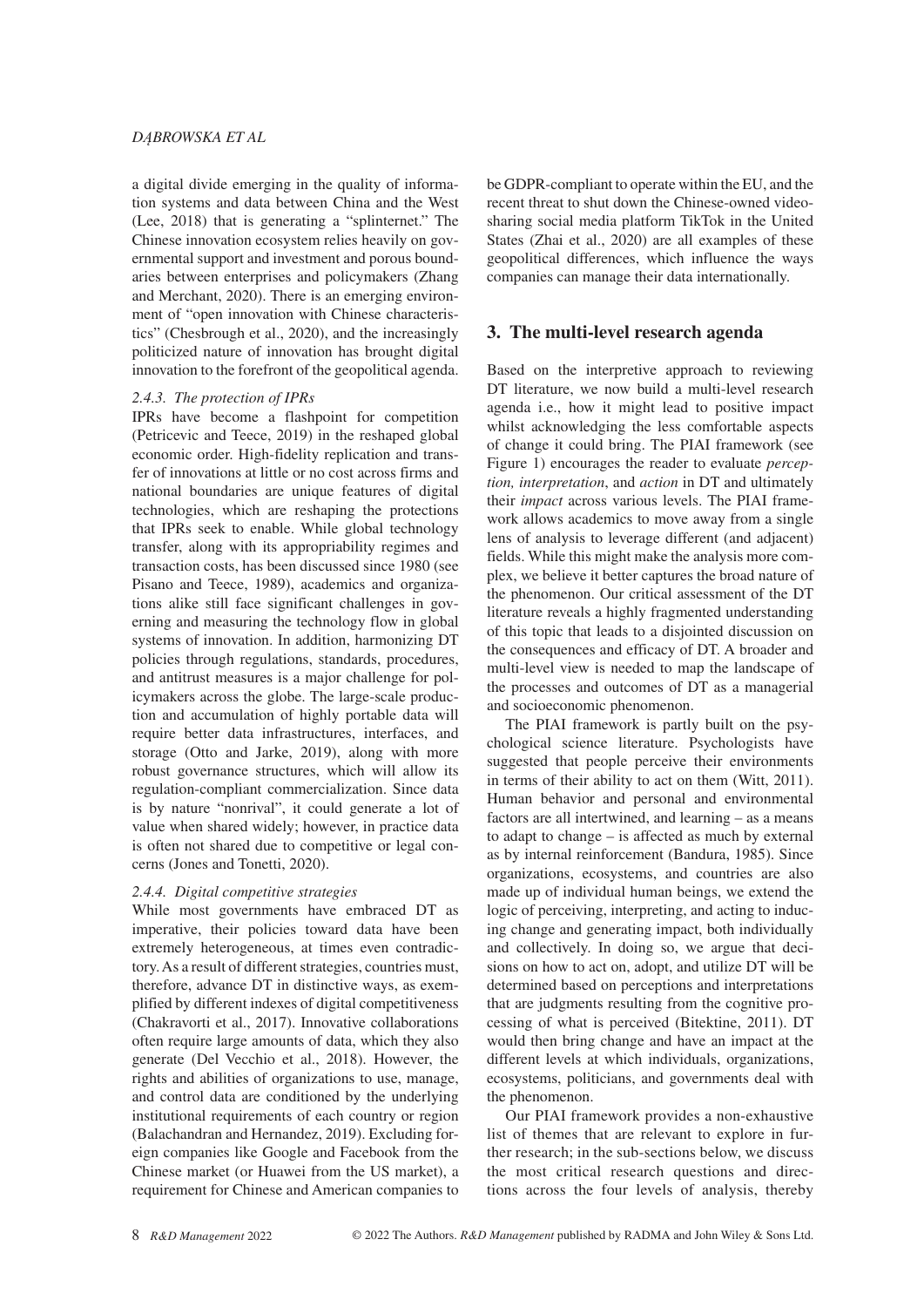

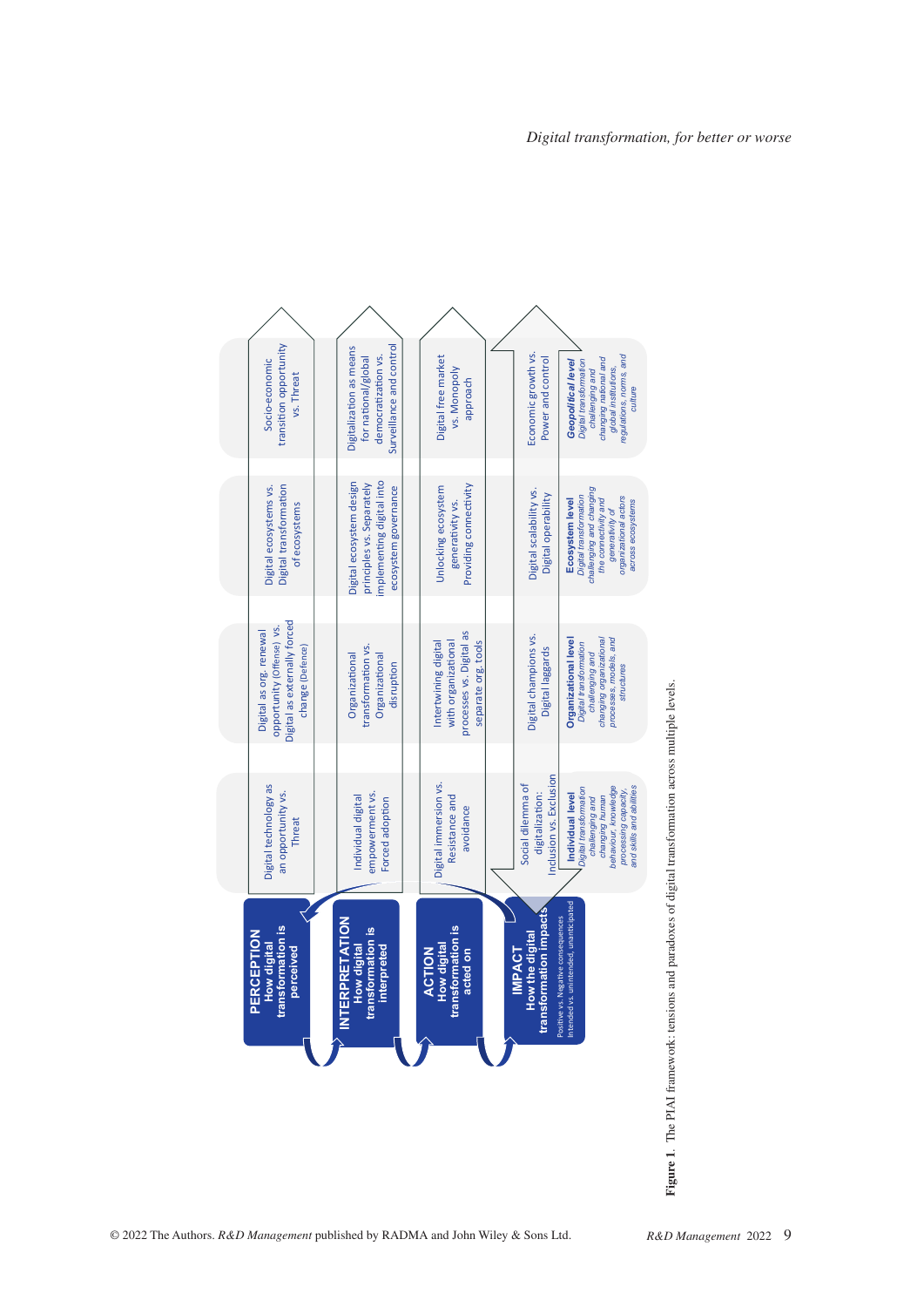embedding their practical and policy implications. Furthermore, the PIAI framework highlights a set of opposing, paradoxical tensions (Schad et al., 2016) that characterize the scope of the emerging managerial challenges that DT poses at multiple levels. Given the overarching nature of DT, we expect such tensions to arise as different actors have both positive as well as negative perceptions, interpretations, and actions DT. Together, the proposed framework and accompanying questions can assist companies and policymakers in their strategic decision-making on the direction of DT, especially in turbulent environments, where the emergence of conflicting demands requires more rapid actions. We conclude with a summary table of exemplary research questions (Table 1).

## *3.1. The individual-level research agenda*

For individuals, DT can be *perceived* as an opportunity to improve those aspects of work that are typically considered desirable: for instance, using digital technologies such as AI, robotics, or virtual collaboration environments to facilitate individual creativity (Kahn et al., 2016), creative collaborations between humans (Amabile, 2019; Kostis and Ritala, 2020), or by relying on AI, automation, and robots in personnel selection to increase fairness (Konradt et al., 2013; Nørskov and Ulhøi, 2020). However, DT can also be perceived as a threat to employees' current jobs (by replacing their skills) and to their social and emotional wellbeing. If work tasks are largely based on interactions with digital technologies, this is likely to limit the opportunity for employees to engage in and benefit from the socioemotional aspects of work, which are known to positively affect employee performance. To understand the effects of DT at the individual level, future research needs to differentiate between various digital technologies and examine how each unique technology type may influence the perceived meaningfulness of work and the different aspects of employee well-being.

*Interpretation* refers to the way in which technology is appropriated by users, or as "the sense-making activity of taking up technologies" (Kudina, 2019, p. 88). Because technologies act as "moral mediators" (Verbeek, 2015), they can shape and even fundamentally change the way people interact. As a result, a more granular understanding of human-technology encounters is needed, particularly regarding how digital technologies are appropriated by organizational members and how this process alters human social norms and value spaces within organizations. Crucially, developing such an understanding will inform and support the design and implementation

of digital technologies in more culturally sustainable ways and with empowerment rather than forced adoption in mind.

*Acting* upon DT will necessarily entail the development of new practices, the changing of roles, and cognitive and social challenges for individuals. We offer some examples below.

First, physically embodied robots may have very different effects on human performance or creativity than virtual ones. Similarly, human-like robots that interact and behave according to human social norms and values (e.g., social robots) are likely to have different effects on human behavior and performance than tool-like industrial robots. Current research has yet to identify and understand such practices and distinguish between those that lead to digital immersion and those that lead to resistance or avoidance. Second, "prediction machines" based on AI could increasingly generate insights to help decision-makers reduce uncertainty and develop strategic plans (Agarwal et al., 2018). Researchers need to understand how socially driven (e.g., scouting methods) and digitally driven insights are merged by individuals and explore the consequence that automated insight development will have on the people involved (Kellogg et al., 2020). There is still limited research on how managers perceive the support of these AI agents and integrate their outcomes with those of human intelligence in the course of their decision-making. A critical question concerns how credible AI agents are in the eyes of humans. While it is widely acknowledged that digital tools could help identify hidden trends and make sense of both structured (e.g., patents or academic papers) (An et al., 2018) and, increasingly, unstructured data (Lindebaum et al., 2020), the interface between human and digital intelligence is still largely unexplored (Amabile, 2019). Third, virtual and augmented reality tools might create more persuasive ways to translate insights into more tangible alternative and future economic realities (Kostis and Ritala, 2020), as they could reduce some of the cognitive issues found in previous research (Kerr et al., 2012; Mortara, 2015). More work is needed to understand which configurations of AR and VR could help communicate insights.

The *impact* of designing and using digital technologies to stimulate certain desired human behaviors – with expectations of enhanced human creativity, engagement, problem-solving, and other performance goals – puts humans at risk of being treated merely as instruments that can be "tweaked" and "tuned" according to the needs of organizations (Kellogg et al., 2020; Nørskov, 2021). A substantial managerial (and research) task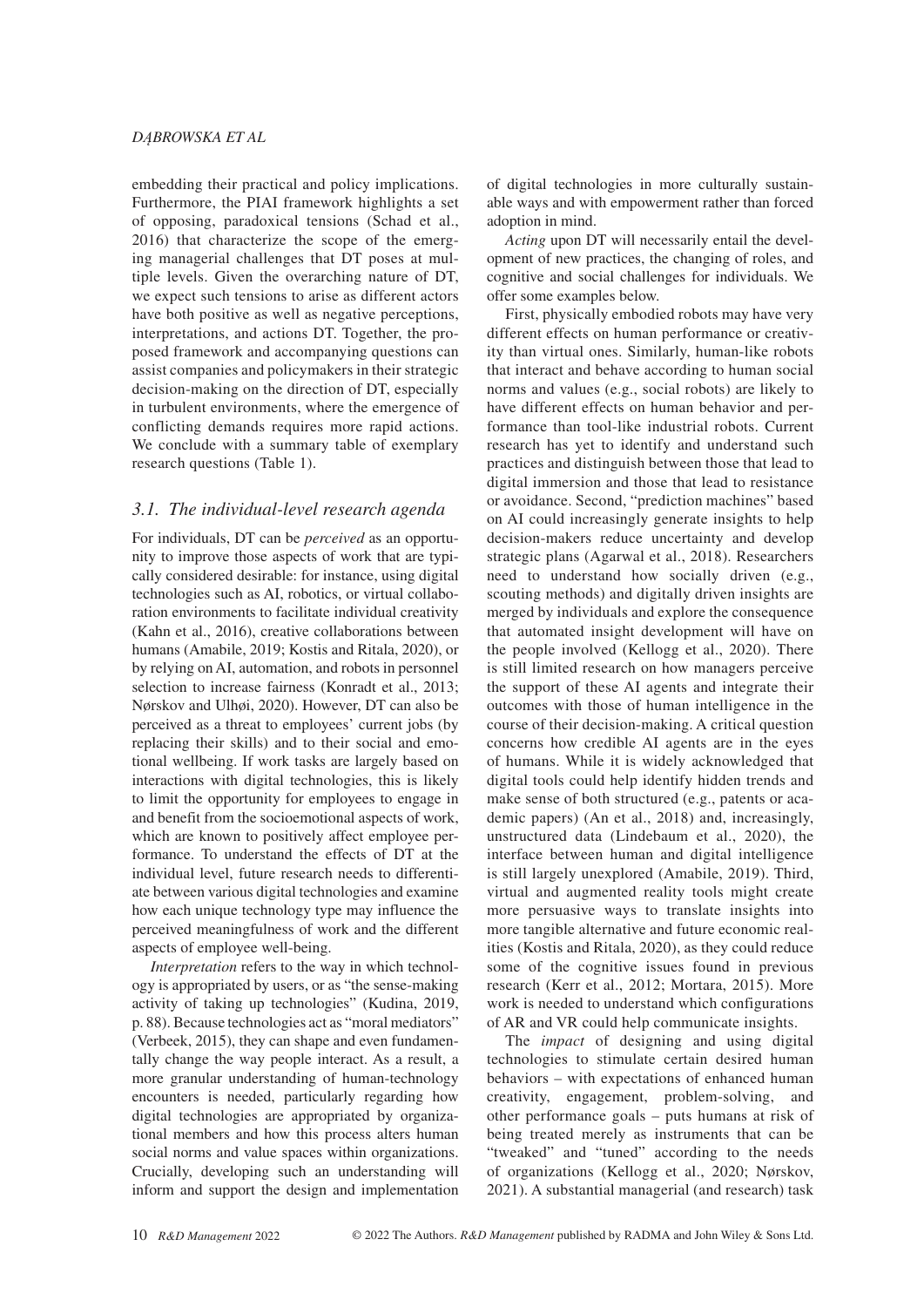| Table 1. Research agenda - sample questions                                                                                                                                                                                  |                                                                                                                                                                                                                                                                                                                                                                                                                                               |                                                                                                                  |                                                                                                        |
|------------------------------------------------------------------------------------------------------------------------------------------------------------------------------------------------------------------------------|-----------------------------------------------------------------------------------------------------------------------------------------------------------------------------------------------------------------------------------------------------------------------------------------------------------------------------------------------------------------------------------------------------------------------------------------------|------------------------------------------------------------------------------------------------------------------|--------------------------------------------------------------------------------------------------------|
| Perception                                                                                                                                                                                                                   | Interpretation                                                                                                                                                                                                                                                                                                                                                                                                                                | Action                                                                                                           | Impact                                                                                                 |
| What are the boundaries of DT?                                                                                                                                                                                               | already happening and what will poten-<br>How could we better understand what is<br>tially happen at these different levels?                                                                                                                                                                                                                                                                                                                  | ecosystems, and governments act to<br>How do individuals, organizations,<br>support or prevent DT?               | What are the (unintended) consequences of<br>DT within and across the different levels<br>of analysis? |
| dividual, organizational, ecosystem, and<br>What should remain unchanged at the in-<br>societal levels?                                                                                                                      | Will DT exacerbate inequality in societies<br>(at individual, organizational and geo-<br>political level), and if so, how?                                                                                                                                                                                                                                                                                                                    |                                                                                                                  |                                                                                                        |
| · How can humans leverage digital technologies to augment their cognitive abilities, creativity, and learning?<br>Individual level questions to explore the PIAI framework perspective:                                      | How is DT changing the nature of human interactions? How is interpersonal communication affected by the rapid uptake of digital technologies?<br>How do employees' emotional factors, perceptions, and behaviors affect the acceptance and success of DT?                                                                                                                                                                                     |                                                                                                                  |                                                                                                        |
| such decisions be based?                                                                                                                                                                                                     | How can managers make responsible decisions about which digital technologies their organizations will adopt to ensure the wellbeing of employees, and on what criteria should<br>How do digital technologies influence the perceived meaningfulness of work, and how do they affect the different aspects of employee well-being?<br>What role can responsible research and innovation (RRI) play in fostering individuals' acceptance of DT? |                                                                                                                  |                                                                                                        |
| How can robots be designed (and perceived) in culturally sustainable ways?<br>How will labor markets be (further) impacted by DT?                                                                                            | How is AI (and other digital technologies) used in decision-making? How does it contribute to biases reduction or reinforcement?<br>How can alternative and virtual reality tools be used to improve social decision-making processes?<br>How can robotics and AI be used to augment and facilitate individual and team creativity?                                                                                                           |                                                                                                                  |                                                                                                        |
| What are the new mechanisms enacted by digital technologies that affect companies?<br>Organizational level questions to explore the PIAI framework perspective:<br>What are the factors accelerating or slowing down DT in n | What are the different antecedents, consequences, performance implications, and nuances of DT and digital technologies on incumbents, SMEs, and start-ups?                                                                                                                                                                                                                                                                                    | nature industries? How can incumbents that are lagging in terms of digital technology adoption renew themselves? |                                                                                                        |
| How can the emergence of a new organizational identity be encouraged through DT?<br>What is the role in this process for digital start-ups?                                                                                  | What are the organizational capabilities, processes, and structures, both formal and informal, of intelligence provision and decision-making to support DT?<br>How do decision-makers solve problems created by algorithmic biases and outsourced tasks?                                                                                                                                                                                      |                                                                                                                  |                                                                                                        |
| What are the ethical implications of AI- and data-driven organizations?<br>How credible are AI agents in delivering insight, and how i                                                                                       | What kind of decision-making can be left to algorithms and AI, and which decisions will still require human intervention or control?<br>is their level of credibility measured?                                                                                                                                                                                                                                                               |                                                                                                                  |                                                                                                        |
|                                                                                                                                                                                                                              |                                                                                                                                                                                                                                                                                                                                                                                                                                               |                                                                                                                  | (Continues)                                                                                            |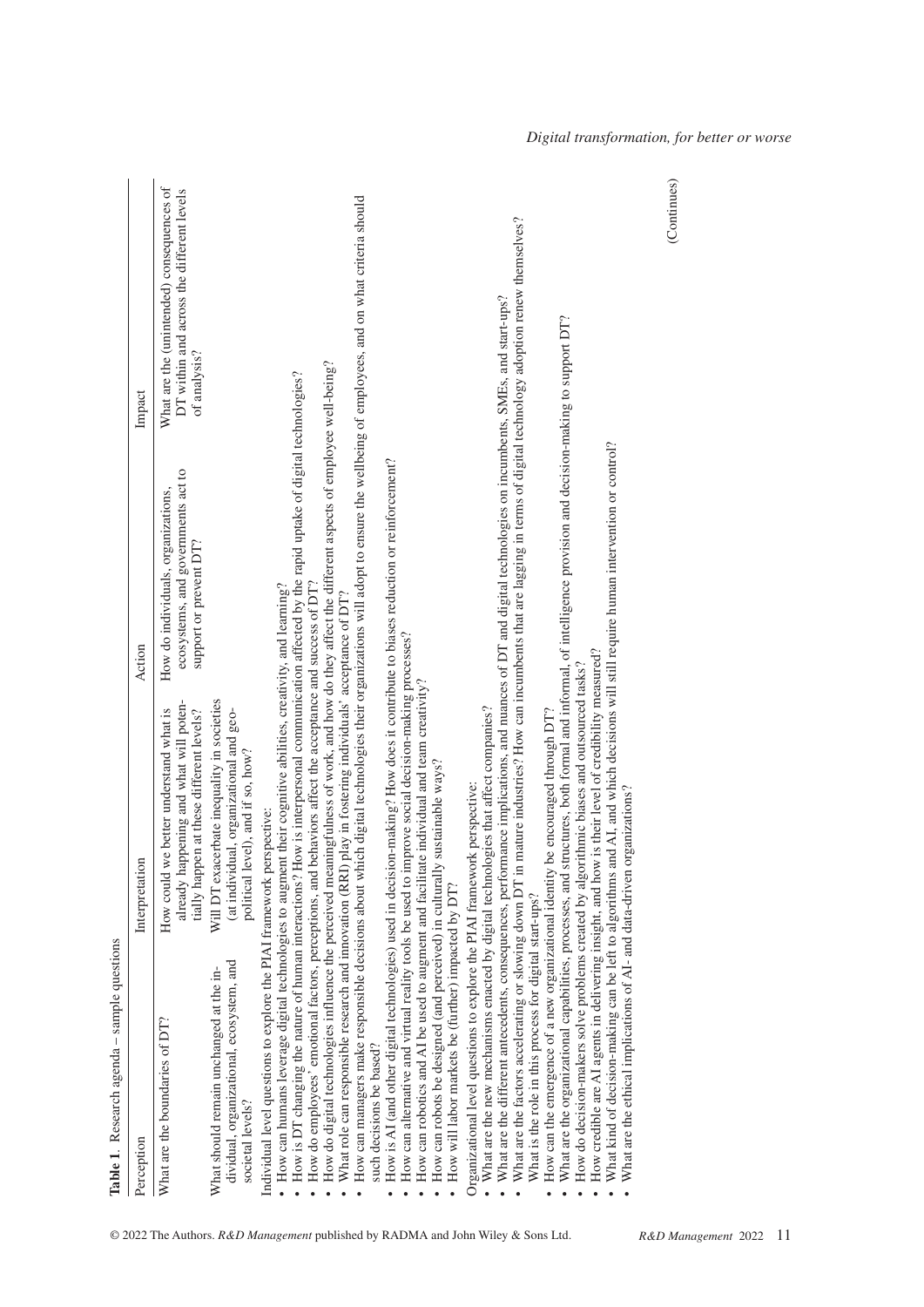|                           | Interpretation                                                                                                                                                                                                                                                                                                                                                                                     | Action                                                                                                                                                            | Impact                                                                                                                                                                            |
|---------------------------|----------------------------------------------------------------------------------------------------------------------------------------------------------------------------------------------------------------------------------------------------------------------------------------------------------------------------------------------------------------------------------------------------|-------------------------------------------------------------------------------------------------------------------------------------------------------------------|-----------------------------------------------------------------------------------------------------------------------------------------------------------------------------------|
|                           | How do organizations decide to form, join, stay in, or exit digital ecosystems, and who manages them?<br>Ecosystem level questions to explore the PIAI framework perspective:                                                                                                                                                                                                                      |                                                                                                                                                                   | How can existing or new ecosystems implement and deploy digital technologies to improve and expand their value propositions and mobilize users and complementors around           |
| those value propositions? | How do digital technologies affect competition and cooperation dynamics, along with bargaining power over value creation and capture, in ecosystems?<br>What are the (digital) organizing mechanisms and digital<br>How do ecosystem orchestrators construct legitimacy an                                                                                                                         | d the related collective identity, and how can digital technologies help in these tasks?<br>artifacts that facilitate innovation within and around the ecosystem? |                                                                                                                                                                                   |
| balance?                  | How can new ecosystems be created and scaled up using platform governance and digital interfaces?                                                                                                                                                                                                                                                                                                  |                                                                                                                                                                   | How can the openness and flexibility in digital ecosystems be balanced with the necessary level of control and oversight? What are the organizing elements needed to achieve this |
|                           | How can ecosystems harness data from users and other actors in a way that is beneficial to both the core value proposition and the various ecosystem actors?<br>What happens to the knowledge brokers of the traditional ecosystems when and if data becomes digitally and openly available for ecosystem actors?<br>What are the key governance principles of self-organizing digital ecosystems? |                                                                                                                                                                   |                                                                                                                                                                                   |
|                           | How do countries and governments deal with the increasing power of major digital platforms and e-commerce giants?<br>Geopolitical level questions to explore the PIAI framework perspective:                                                                                                                                                                                                       |                                                                                                                                                                   |                                                                                                                                                                                   |
|                           | What are the short- and long-term implications of DT for different industries and in different cultural contexts?<br>How do governments act upon the development of new technologies?                                                                                                                                                                                                              |                                                                                                                                                                   |                                                                                                                                                                                   |
|                           | How are open data sharing practices affected, shaped, and enacted by DT?                                                                                                                                                                                                                                                                                                                           |                                                                                                                                                                   |                                                                                                                                                                                   |
|                           | How can openness (of data), transparency (of governmental intentions), and fairness (of AI) be handled effectively?                                                                                                                                                                                                                                                                                |                                                                                                                                                                   |                                                                                                                                                                                   |
|                           | What are the risks, costs, and benefits of openness in sharing data (or access to data) as part of DT?                                                                                                                                                                                                                                                                                             |                                                                                                                                                                   |                                                                                                                                                                                   |
|                           | How do different data ownership frameworks affect open and collaborative digital innovation?<br>What legal ramifications could arise from the misuse of digital technologies and open data?                                                                                                                                                                                                        |                                                                                                                                                                   |                                                                                                                                                                                   |
|                           | How can IPRs and their protection be reconceived in light of the different approaches to DT around the globe?                                                                                                                                                                                                                                                                                      |                                                                                                                                                                   |                                                                                                                                                                                   |
|                           | How can DT enable greater levels of civic engagement,                                                                                                                                                                                                                                                                                                                                              | participation, and deliberation, such as through RRI?                                                                                                             |                                                                                                                                                                                   |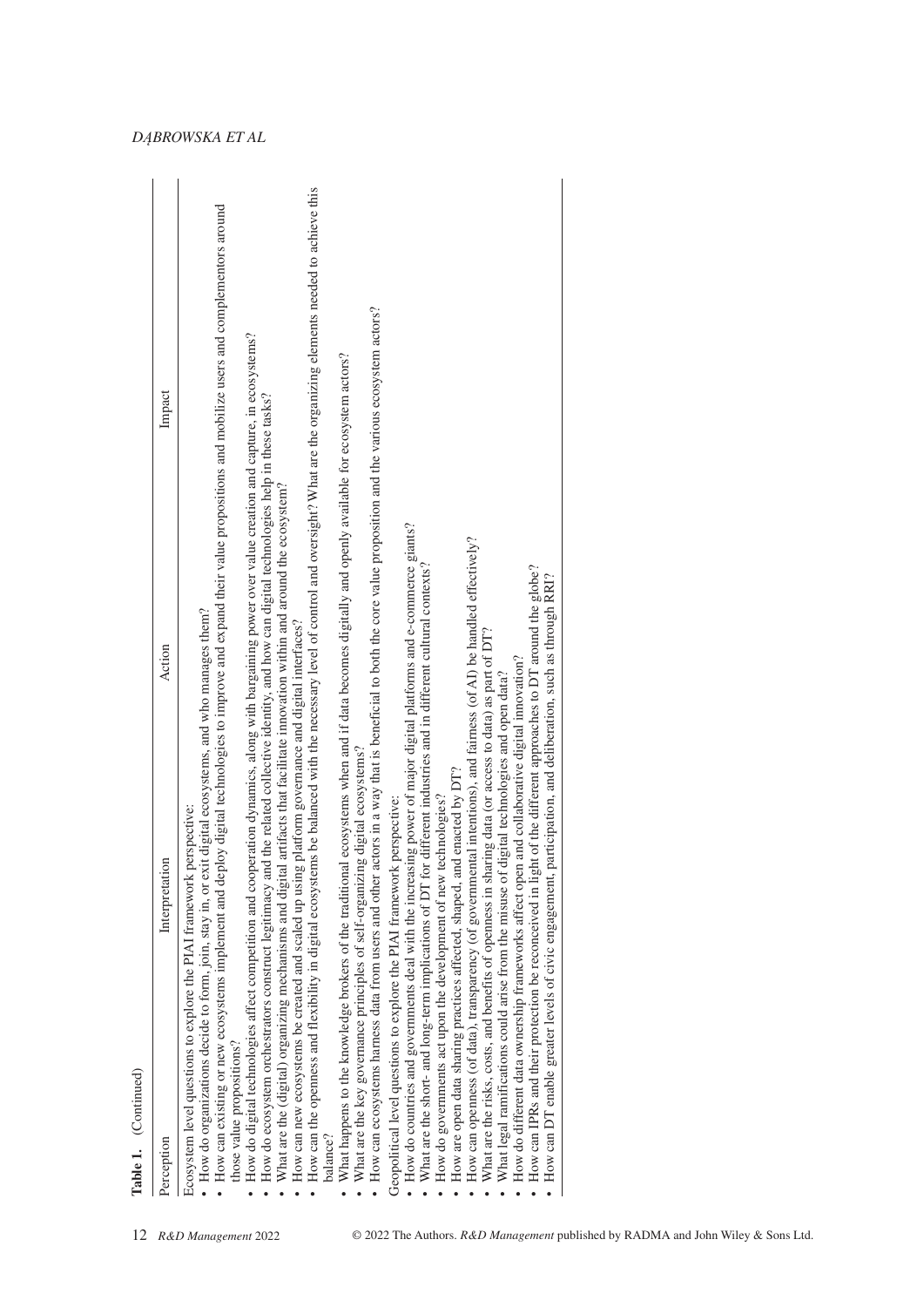thus awaits not only in determining how to design facilitative digital technologies but also in how to use them in culturally sustainable ways by ensuring that those technologies transform or disrupt work practices, values, and norms "in a way that leads to moral, social, and emotional upskilling or reskilling rather than deskilling" of employees (Ulhøi and Nørskov, 2020, p. 96). How such a responsible approach can be designed, what criteria it should be built upon, and how it should enable socially and ethically robust organizational decisionmaking are all issues that require much more investigation. For this, tools that foster responsibility and the integration of external stakeholders – such as the Responsible Research and Innovation (RRI) approach – should be included more widely and at an earlier stage (Jirotka et al., 2017).

Furthermore, the introduction of digital technologies can lead to individuals feeling included, while others are excluded due to a lack of opportunities or competencies. This progression can be detrimental to innovation and diversity. Likewise, DT might lead to the dispersion of individuals to geographically distant locations, with interaction both facilitated and constrained by digital technologies. Changes triggered by technologies encompass not only skills but also workers' jurisdictions since they alter the task domains of specialists and the division of labor (Barrett et al., 2012). For instance, whereas digital technologies may be able to promote learning (Belpaeme et al., 2018), engagement (Traeger et al., 2020), and problem-solving (Tennent et al., 2019), they may also change the status and visibility of workers in the workplace and lead to the marginalization of certain workers and occupations in favor of others. The open question is whether DT will lead to a more inclusive model of working in which individuals have rich access to knowledge and to each other or to a model from which only certain individuals derive benefit. Furthermore, the predictability of a task determines its "robotification" and automatization potential (Ford, 2015). While removing mundane, repetitive tasks is typically viewed as desirable, not all unpredictable work is meaningful; nor is all predictable work dull.

# *3.2. The organizational-level research agenda*

At the organizational level, DT is *perceived* as either an enabler of organizational renewal that offers ample opportunities to recast how firms can best capture and create value (Bradley and O'Toole, 2016) or as an externally enforced driver that threatens a company's survival (Vial, 2019). In addition, given new challenges with IPRs and appropriability brought by DT (Ilvonen et al., 2018), DT demands the construction of an appropriation advantage (Di Minin and Faems, 2013) to create and capture value considering the interdependencies enabled by digital technologies and data, both within and between organizations. In fact, since data are by nature a "nonrival good," it can be used and reused with a near-zero marginal cost, highlighting both the value creation potential of data within and across organizations and the importance of capturing value from it (Jones and Tonetti, 2020, Alaimo, 2021).

DT can be *interpreted* as an opportunity to innovate and transform organizational legacies, capabilities, structures, processes, and business models (Cennamo et al., 2020; Lanzolla et al., 2020) or as a set of drastic changes that could disrupt and even cannibalize the core competencies of incumbent firms (O'Reilly and Tushman, 2016) or even entire industries. As with other technology-driven transformations in organizations, DT initiatives are known to be difficult to implement (Saldanha, 2019). As firms are confronted with discontinuous changes in their environment, they experience increasing ambiguity and issues of organizational identity (Tripsas, 2009), especially compared to "born-digital" players like Amazon, Netflix, and Airbnb. Interestingly, the internal structure of established companies becomes a subject of change itself, with the blurring of boundaries between units allowing for broader and continuous adaptation without inertia (Hanelt et al., 2020). This reflects an apparent paradox between the organizational intent of engaging in DT (and creating specific structures to support this change) and the inherent transformative properties of digital technologies that transcend existing structures and boundaries.

How companies *act* in response to DT will be determined by their perception and interpretation of disruptive events. A given company's actions may be offensive (first mover, market leader) or defensive. Companies can, for example, exploit digital technologies to enter previously unconnected markets by reinventing their legacy value chains (Lanzolla et al., 2020), to enter new markets created by technology diffusion, or to leverage digital technologies across various organizational units, whether to reduce costs, to optimize processes and production, or to make "smart" business decisions (Vial, 2019; Cennamo et al., 2020; Lanzolla et al., 2020). In the worst case, DT can result in inefficiencies in organizations, including dysfunctional information systems and interfaces and increasing coordination costs. Indeed,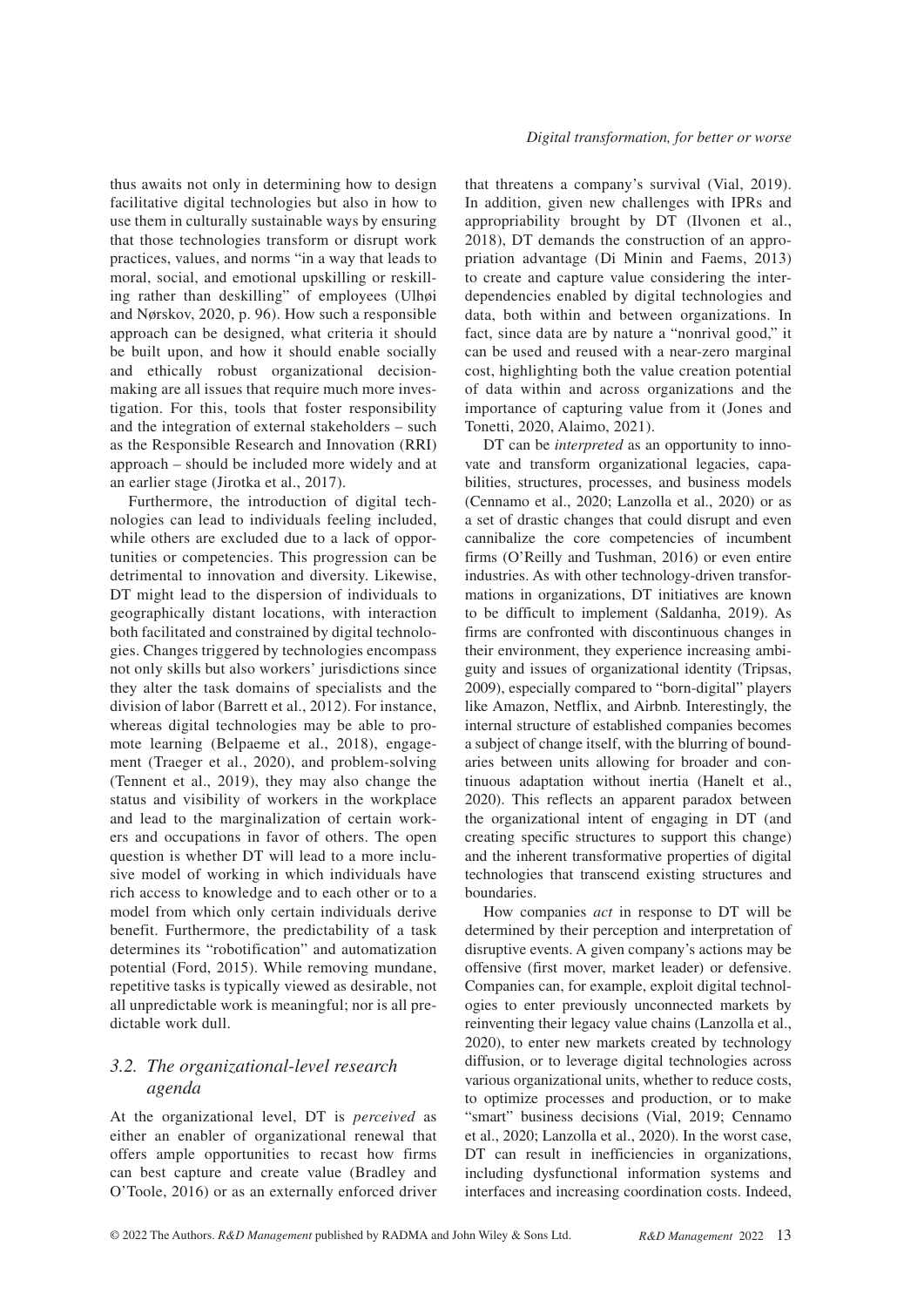a key question is whether digital technology serves the needs of the organization or whether the organization finds itself shaped to serve the features of the technology. Organizations thus face an ambiguous challenge in the need to balance the new structures, business models, and ecosystems developed as part of DT and the ability to harness the potential of their existing structures and capabilities (Maijanen and Virta, 2017). The implementation of DT also profoundly questions the soundness of existing growth strategies (Verhoef et al., 2021) and business models (De Marco et al., 2019).

The *impact* of organizational actions can affect not only companies' success in terms of financial performance, innovation performance, or even survival but will also have positive or negative implications on the broader economic and social structure by differentiating DT champions and beneficiaries from digital laggards. This opens the door for multidisciplinary research on the different antecedents, consequences, performance implications, and nuances of DT and digital technologies on incumbents, SMEs, and start-ups, as well as on the wider society.

Clearly, there are many research opportunities to investigate DT at the organizational level. For example, we still know little about the new organizational principles, designs, and processes that are triggered by digital technologies (Lanzolla et al., 2020). Moreover, we are not yet fully aware of the different ways in which incumbents lagging in digital technology adoption can renew themselves. For instance, technological collaborations with born-digital startups or more dominant born-digital players are likely avenues for renewal, but the effectiveness of these initiatives remains an open question. Furthermore, the consequences of new digital technologies on organizational decision-making or innovation performance (Usai et al., 2021) are not well known. Likewise, the accelerated adoption of digital workplace technologies (Marsh et al., 2021) and the recently promoted future-of-work in a "Metaverse" have short- and long-term consequences yet to be explored.

## *3.3. The ecosystem-level research agenda*

At the ecosystem level, DT is *perceived* as either being embedded within the ecosystem itself (as in the case of digital platforms) or as a driver of transformation in existing ecosystems. We suspect that this difference in perception leads to significant differences in terms of organizational- and individual-level strategies that warrant research. For ecosystems, an interesting question is whether DT is perceived as serving the ecosystem members' individual interests or promoting shared ideas and collective action to

compete against other ecosystems that may be less digitally capable. Furthermore, easy-access membership in many platform ecosystems invites more generativity, but might also spur opportunistic behavior (Karhu and Ritala, 2020). These challenges evoke the importance of the legitimacy of both the ecosystem and the legitimacy of its constituent organizations (Thomas and Ritala, 2021). The reality is that many (digital) ecosystems fail to attract enough valuable contributions and eventually die out. The role of digital technologies in securing and maintaining ecosystem health, renewal, and generativity (Kallinikos et al., 2013) is thus essential.

The *interpretation* of DT is similarly divided into fully digital organizing principles or introducing and implementing digital aspects in existing ecosystem governance. From the orchestrator-centric perspective, interesting aspects relate to how the orchestrator can mobilize ecosystem actors around a shared value proposition (Dattée et al., 2018) and the role played by digital technologies in this process. Further research could be devoted to the organizing principles that orchestrators can use to facilitate innovation within the ecosystem. Ecosystem orchestrators need to balance between several tensions, such as generativity as opposed to control (Cennamo and Santalo, 2019) and openness and flexibility in value creation as opposed to tightly enforced value capture principles (Karhu and Ritala, 2020). From the communitysystem perspective, DT scholars could examine how digital artifacts and interfaces change the interaction dynamics between ecosystem actors and which actors are influential in such ecosystems. The wealth of digitally available information amplifies misinformation and causes tensions on all levels, from the individual (e.g., cyberbullying, identity theft, or addictive use) to the political (Baccarella et al., 2018), on which the perceived fairness of the value appropriation within the ecosystem may vary and have implications at the individual (emotions), organizational (strategies), and geopolitical levels (regulations). These and other themes emerge as we try to understand the new possibilities of heterogeneous actors joining together to create value in distinctive types of ecosystems around various themes (Nylund et al., 2021).

The *action* that results is driven by the role of the digital ecosystem: it either ought to seek generativity and innovation through digital organizing (Cennamo and Santalo, 2019) or to facilitate interaction among ecosystem participants through digital tools and connectivity. While ecosystem relationships can be diverse and not always directly and immediately beneficial, they ought to provide meaningful affordances for ecosystem members if they are to be sustained over time (Nambisan, 2017). Interorganizational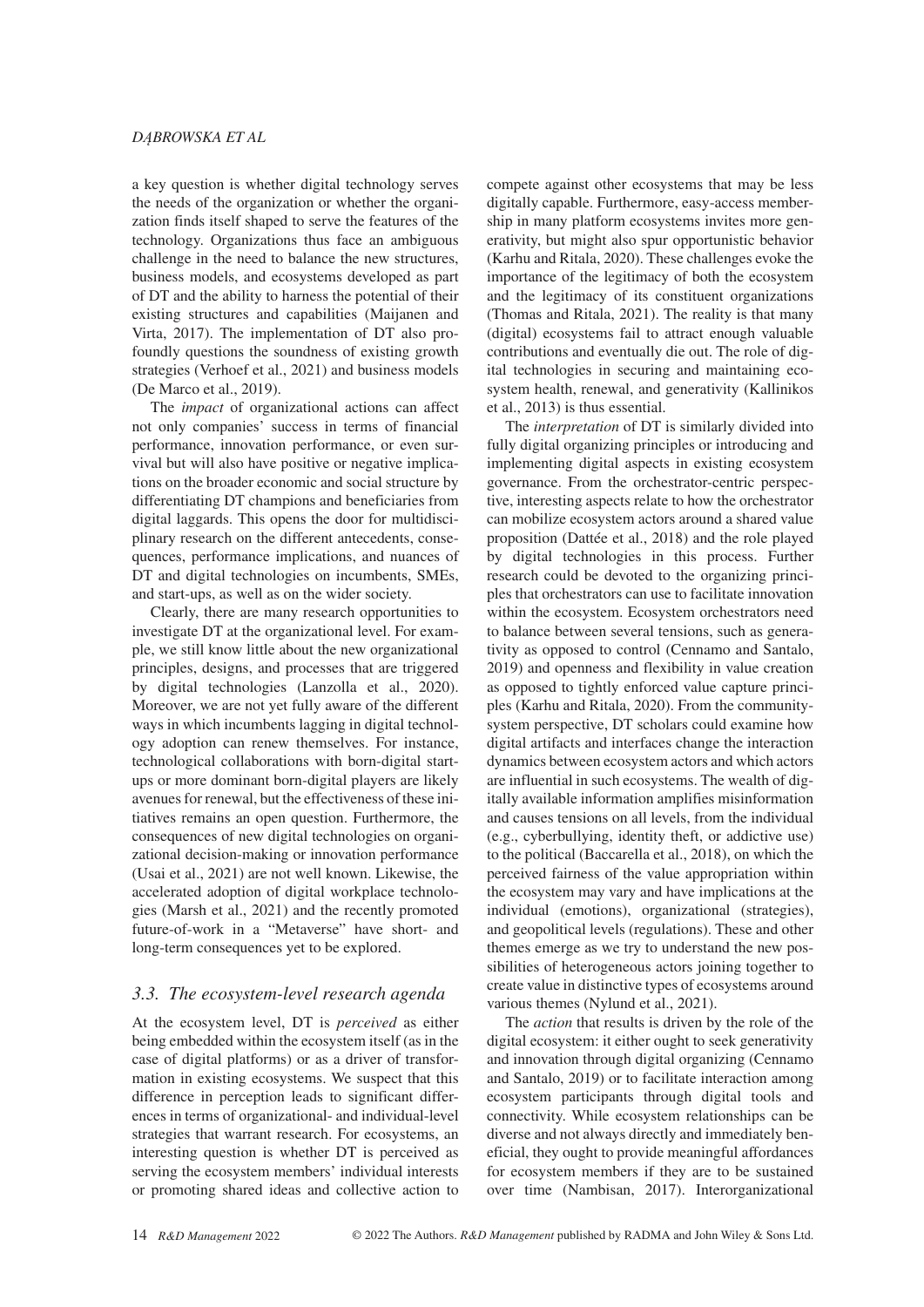relationships within ecosystems are both enabled and constrained by digital technologies. For example, digital technologies (such as platform interfaces) enable easier maintenance and augment interorganizational relationships, but they may also compromise the quality of relationships.

In addition, more research is needed to understand what the (intentional and unintentional) *impacts* of digital technology-driven changes could have on ecosystems. All ecosystems are naturally heterogeneous in their actors, technologies, and institutional environments (Aarikka-Stenroos and Ritala, 2017, Cobben et al., 2021); the impact of DT will therefore differ for each ecosystem. Some ecosystems, such as Facebook, are fundamentally born digital; they were built on the organizing principles of platform markets (Cennamo et al., 2020). On the contrary, some ecosystems, such as those in sectors like energy and health, are organized around a value proposition that may not be delivered in a (fully) digital format. Ultimately, ecosystems that can harness digital technologies are seeing significant growth advantages compared to those that cannot. However, there is also a risk of some established ecosystems becoming too powerful, and with their strengths in proprietary data and information systems, those companies may be less vulnerable to disruption than previously (Bessen et al., 2020). This might suppress competition and concentrate markets among even fewer companies and platforms. The resulting impact might differ for participants to digital ecosystems. As such, DT may lead to a "beautiful" virtuous cycle of value cocreation and co-evolution in which different actors join, innovate, and collaborate, contributing to the renewal and ongoing competitiveness of the entire ecosystem. Indeed, such generativity is seen as an ideal feature of digital technologies and digital ecosystems (Yoo et al., 2010; Cennamo and Santalo, 2019). Conversely, DT could lead to an "ugly" long tail of ecosystem actors that fail to profit or benefit from the ecosystem, if value only migrates to the rare superstar complementors or actors.

## *3.4. The geopolitical-level research agenda*

At the geopolitical level, DT is *perceived* as a tool for market and even socio-political dominance. Only states and international organizations comprised of states have the resources and authority to balance the rights of individuals, organizations, the state, and society. Therefore, in assessing the potential of data and more broadly of DT, national and geopolitical contexts are of major relevance, even if they are typically overlooked in the literature. Thus, we should consider the geopolitical dimension as an independent unit of observation. We also need to acknowledge that geopolitical dynamics significantly influence the individual, organizational, and ecosystem levels, along with the regional and national units of analysis.

The *interpretation* of DT does, however, vary greatly across states depending on whether personal data is viewed as an asset, a right, or a public good. Due to varying geopolitical perceptions of data, the consequences of non-transparent data handling differ around the world. For example, the StudiVZ platform started in Germany in 2005 as an online social network for students and young people; it achieved a user base of over six million in German-speaking countries by 2009. This number fell to around 600,000 in 2016 before the company declared bankruptcy in 2017. A significant contributor to this collapse was the criticisms the company received for data exploitation, which resulted in bad press and a loss of public trust (Fuchs, 2010). At the same time, Facebook continues to grow, with over 2.2 billion users (more than the population of any single nation), and still leads the market, despite even more concerning allegations around personal data misuse. Combined, these examples show how questions of data, regulation, and market competition are often unevenly distributed and may cause unintended and sometimes harmful consequences.

The transformation is *acted* on because of these considerations. In the United States, where data is seen as an asset, the government promotes the economic utilization of these assets by organizations. Platforms are thus encouraged to profit from data through business model innovation (Cusumano et al., 2019). In China, where data are a public good, platforms are asked to collect data that serves the state, and information sometimes triumphs over profit. In Europe, where data is an individual right whose protection is paramount, innovation becomes more defensive and reactive to regulation at every step. These approaches are all consistent with the prominent values of their respective regions. Future research should investigate when and how different approaches to data and geopolitical tensions influence innovation ecosystems and open innovation. Furthermore, ecosystems and platforms that grow too large or powerful may also be perceived as a threat to the power of governments, both democratic and autocratic, hence causing geopolitical responses aimed at their control. At the same time, DT – especially regarding data ownership issues – has also fueled the re-emergence of geopolitical blocs. While geopolitics is currently more concerned with the race for the ownership of as-yet unexploited natural resources, the discussions on data may further accentuate this trend.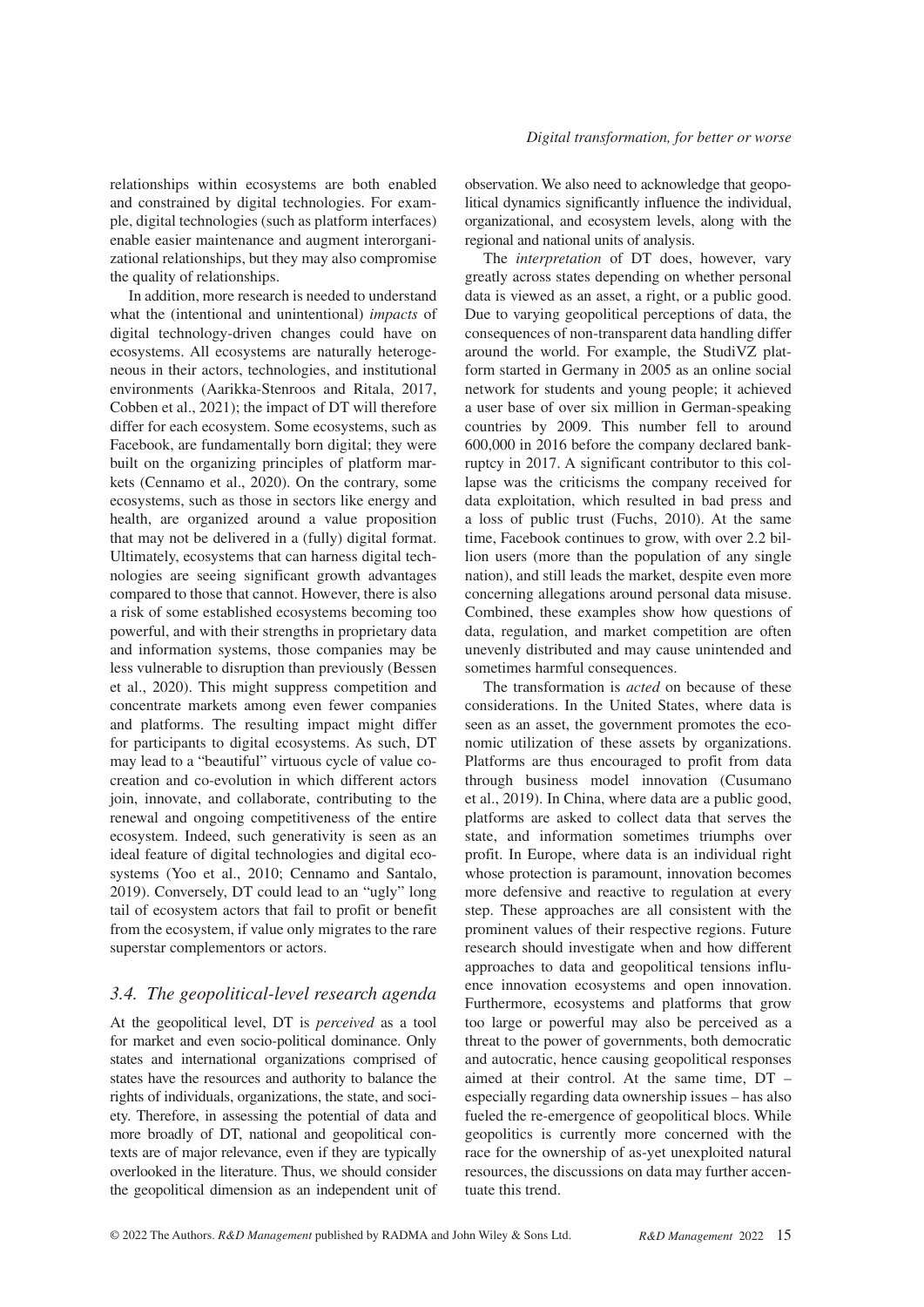#### *DĄBROWSKA ET AL*

However, DT means that actions transcend borders to a far larger extent, and the *impact* of DT on innovation is not only influenced by the approach of each nation but by the clashes between these approaches. As digital platforms change the sociotechnical landscape across the globe (Martin, 2016), they are becoming geopolitical tools (Andersson Schwarz, 2017), allowing multinationals and governments access to user data and the possibility of managing user interactions to such an extent that other nations may be excluded from market access. Another regulatory issue that emerges from DT is the "Uberization" of societies (Hill, 2015), which refers to the freedom of choice in capitalizing on one's tangible assets (cars in the case of Uber, real estate in the case of Airbnb) as sources of short-term income. However, the regulatory aspect of this freedom is often a grey area, so the long-term picture for technology-enabled access to services is not fully clear. If nothing changes, there may be negative consequences related to a lack of pension contributions for gig workers and issues with access to healthcare benefits, which are not a public good in many countries. Moreover, the apparent autonomy associated with embracing a sharing economy model (largely enhanced by digital businesses) may have serious implications both for individuals who are forced to accept precarious employment structures and for organizations tainted by a hyper-distrust of technological surveillance (Fleming, 2017; Zuboff, 2020). Similar challenges relate to the so-called "platform work" where individuals act as entrepreneurs in digital platforms, such as those focusing on food delivery.

In addition, large platforms in Europe may also face a series of non-regulatory issues, such as the need to offer access and service in local or minority languages. Platforms like Facebook and Twitter from the United States or TikTok and WeChat from China initially tap into far larger local markets broadly united by one language, which provides an edge over their multilingual European counterparts. However, network effects and other ecosystemspecific advantages of digital platforms are often not bound to a location (Nambisan et al., 2019), meaning that platforms can take advantage of their network effects even when they are late entrants into a particular geographical market. Moreover, as English-, Chinese-, or Korean-speaking communities are relatively well represented across the globe, their various diasporas could play an instrumental role in introducing locally popular products into completely different markets. Entrepreneurs on these platforms become dependent on the type of business dynamics that dominate such platforms (Cutolo and Kenney, 2019). These dynamics are

in turn shaped by infrastructures, norms, and policies that shape the platform economy (Kenney and Zysman, 2016).

Recent technological developments in AI, cloud computing, 5G, and Web3 all call for either more regulatory actions, which may involve laws, regulations, and antitrust initiatives, or more international data standards, better data architecture, and greater interoperability of data through better interfaces. Some still unanswered research questions focus on the ways in which open data sharing practices are affected and shaped by DT, and how DT and new digital technologies can enact open data sharing practices. More broadly, we need to learn more about different ways of handling openness, transparency, and fairness (see, e.g., European Commission, 2018). Researchers could also look further into questions such as what are the risks and costs of openness in sharing data (or access to data) as part of DT, and what are the short- and long-term implications for different industries and in different cultural contexts?

## **4. Conclusion**

This paper makes two key contributions. First, we propose an extended definition of DT that goes beyond capturing change at the organizational level. Second, given the broader socioeconomic and sociotechnical transformation (Geels and Schot, 2007) related to DT, we provide a foundation for advancing our understanding of DT across multiple levels of analysis by developing a critical, multi-level research agenda at the intersection between the bright and dark sides of DT. In doing so, we aim to answer the call of Urbinati et al. (2020) and Yoo et al. (2010), which invite us to provide strategic and innovation frameworks in a digital technology context. More concretely, we approach DT from the tensions and paradoxes perspective (Schad et al., 2016), and through the prism of our proposed PIAI framework (perception, interpretation, action, and impact). This framework provides a balanced way to approach the overarching transformation brought along by DT in multiple levels, inviting scholars and practitioners to embrace not only the best practices or benefits but different challenges and downsides as well.

Our contributions provide insights to R&D and innovation management, calling managers to make balanced decisions on the overarching, and sometimes the disruptive effect of digital technology. The multi-level framework allows managers to consider how actions at individual, organizational, ecosystem, and geopolitical levels are contributing (or not) to accelerate DT. Similarly, by connecting perceptions,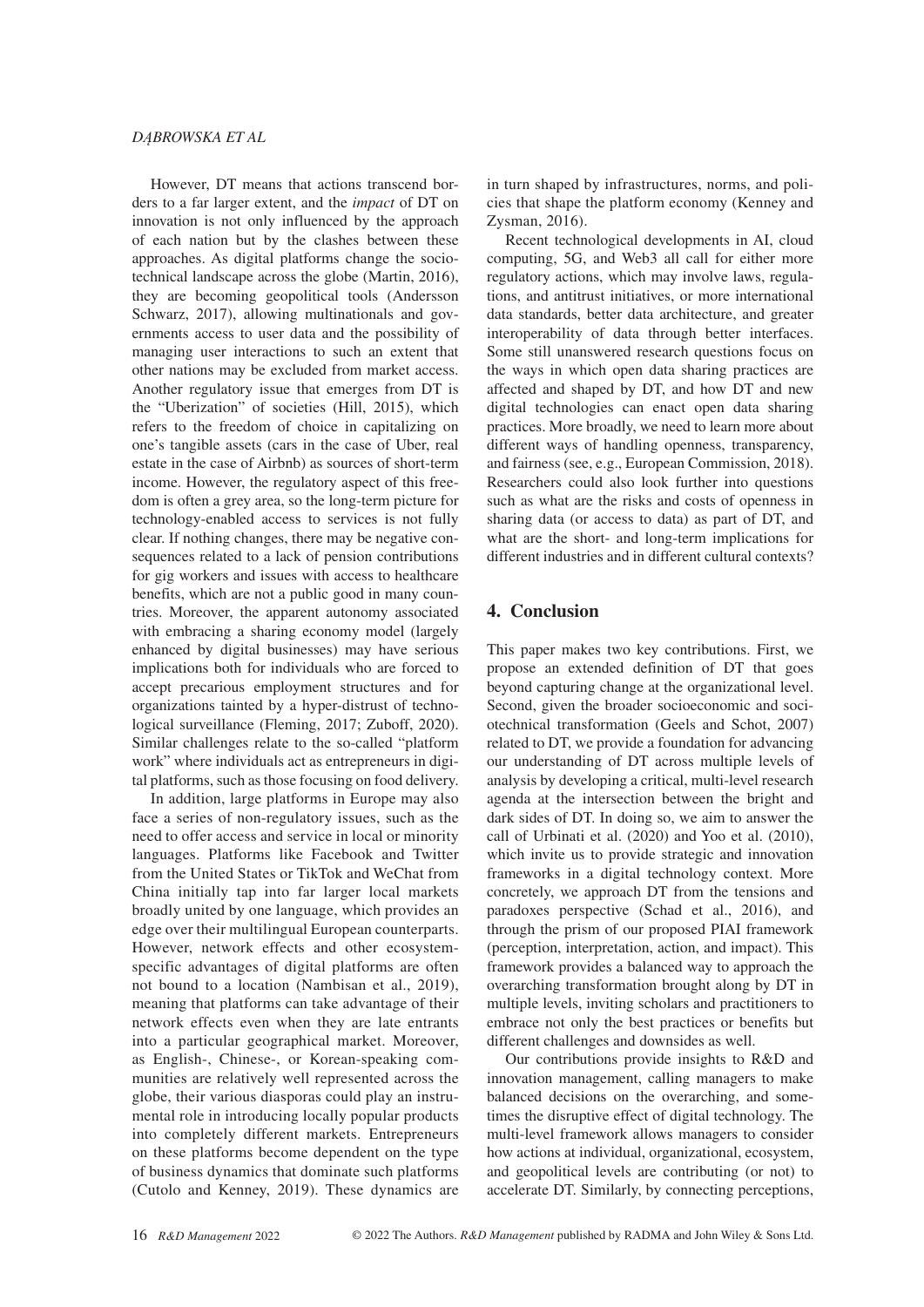interpretation, and specific actions we draw a path they can follow to decipher what impact means in this context, and its consequences. DT is inevitable, but it is not deterministic, since individuals, organizations, ecosystems, and governments affect – whether intentionally or not – how it evolves and shapes the world.

In this study, we pursued not to simplify, but to embrace the complexity of DT, which provides a lot of future research opportunities. As the DT phenomenon evolves and permeates across and beyond the analysis dimensions of our framework, we encourage future research to further unpack and look inside the transformed or new processes, taking a closer look at different aspects of this phenomenon. We hope our work will be helpful in stimulating fruitful discussions, debates, and future research.

### **Acknowledgments**

This research has received funding from the EU's Horizon2020 research and innovation program under grant agreement no. 956745, EINST4INE: The European Training Network for Industry Digital Transformation across Innovation Ecosystems. The content of this publication does not reflect the official opinion of the EU. Responsibility for the information and views expressed in the publication lies entirely with the authors.

## **References**

- Aarikka-Stenroos, L. and Ritala, P. (2017) Network management in the era of ecosystems: systematic review and management framework. *Industrial Marketing Management*, **67**, 23–36.
- Agarwal, A., Gans, J., and Goldfarb, A. (2018) *Prediction Machines: The Simple Economics of Artificial Intelligence*. Boston, MA: Harvard Business Review Press.
- Alaassar, A., Mention, A.-L., and Aas, T.H. (2020) Exploring how social interactions influence regulators and innovators: the case of regulatory sandboxes. *Technological Forecasting and Social Change*, **160**, 120257.<https://doi.org/10.1016/j.techfore.2020.120257>.
- Alaimo, C. (2021) From people to objects: the digital transformation of fields. *Organization Studies*, 1–24. [https://](https://doi.org/10.1177/01708406211030654) [doi.org/10.1177/01708406211030654](https://doi.org/10.1177/01708406211030654).
- Alves-Oliveira, P., Arriaga, P., Cronin, M.A., and Paiva, A. (2020) Creativity encounters between children and robots. In: Belpaeme, T. and Young, J. (eds), *HRI '20: Proceedings of the 2020 ACM/IEEE International Conference on Human-Robot Interaction*. . New York, NY: ACM Press. pp. 379–388.
- Amabile, T. (2019) Creativity, artificial intelligence, and a world of surprises. *Academy of Management Discoveries*, **6**, 3. [https://doi.org/10.5465/amd.2019.0075.](https://doi.org/10.5465/amd.2019.0075)
- An, J., Kim, K., Mortara, L., and Lee, S. (2018) Deriving technology intelligence from patents: prepositionbased semantic analysis. *Journal of Informetrics*, **12**, 1, 217–236.
- Andersson Schwarz, J. (2017) Platform logic: an interdisciplinary approach to the platform-based economy. *Policy & Internet*, **9**, 4, 374–394.
- Asheim, B.T. and Coenen, L. (2005) Knowledge bases and regional innovation systems: comparing Nordic clusters. *Research Policy*, **34**, 8, 1173–1190.
- Autio, E., Nambisan, S., Thomas, L.D., and Wright, M. (2018) Digital affordances, spatial affordances, and the genesis of entrepreneurial ecosystems. *Strategic Entrepreneurship Journal*, **12**, 1, 72–95.
- Baccarella, C.V., Wagner, T.F., Kietzmann, J.H., and McCarthy, I.P. (2018) Social media? It's serious! Understanding the dark side of social media. *European Management Journal*, **36**, 4, 431–438.
- Balachandran, S. and Hernandez, E. (2019) Do institutional reforms perpetuate or mitigate the Matthew effect? Intellectual property rights and access to international alliances. *Strategy Science*, **4**, 2, 151–174.
- Bandura, A. (1985) Model of causality in social learning theory. In: Mahoney, M.J. and Freeman, A. (eds), *Cognition and Psychotherapy*. Boston, MA: Springer. pp. 81–99.
- Baptista, J., Stein, M.K., Klein, S., Watson-Manheim, M.B., and Lee, J. (2020) Digital work and organisational transformation: emergent digital/human work configurations in modern organisations. *The Journal of Strategic Information Systems*, **29**(2), 101618. [https://](https://doi.org/10.1016/j.jsis.2020.101618) [doi.org/10.1016/j.jsis.2020.101618.](https://doi.org/10.1016/j.jsis.2020.101618)
- Barrett, M., Oborn, E., Orlikowski, W.J., and Yates, J. (2012) Reconfiguring boundary relations: robotic innovations in pharmacy work. *Organization Science*, **23**, 5, 1448–1466.
- Beane, M. (2019) Shadow learning: building robotic surgical skill when approved means fail. *Administrative Science Quarterly*, **64**, 1, 87–123.
- Beck, S., Bergenholtz, C., Bogers, M., Brasseur, T.-M., Conradsen, M.L., Di Marco, D., Distel, A.P., Dobusch, L., Dörler, D., Effert, A., Fecher, B., Filiou, D., Frederiksen, L., Gillier, T., Grimpe, C., Gruber, M., Haeussler, C., Heigl, F., Hoisl, K., Hyslop, K., Kokshagina, O., LaFlamme, M., Lawson, C., Lifshitz-Assaf, H., Lukas, W., Nordberg, M., Norn, M.T., Poetz, M., Ponti, M., Pruschak, G., Pujol Priego, L., Radziwon, A., Rafner, J., Romanova, G., Ruser, A., Sauermann, H., Shah, S.K., Sherson, J.F., Suess-Reyes, J., Tucci, C.L., Tuertscher, P., Vedel, J.B., Velden, T., Verganti, R., Wareham, J., Wiggins, A., and Xu, S.M. (2020) The Open Innovation in Science research field: a collaborative conceptualisation approach. *Industry and Innovation*, 136–185. <https://doi.org/10.1080/13662716.2020.1792274>.
- Beck, S., LaFlamme, M., Bergenholtz, C., Bogers, M., Brasseur, T.-M., Conradsen, M.-L., Crowston, K., Di Marco, D., Effert, A., Filiou, D., Frederiksen, L., Gillier, T., Gruber, M., Haeussler, C., Hoisl, K., Kokshagina, O., Norn, M.-T., Poetz, M., Pruschak, G., Pujol Priego, L., Radziwon, A., Ruser, A., Sauermann, H., Shah,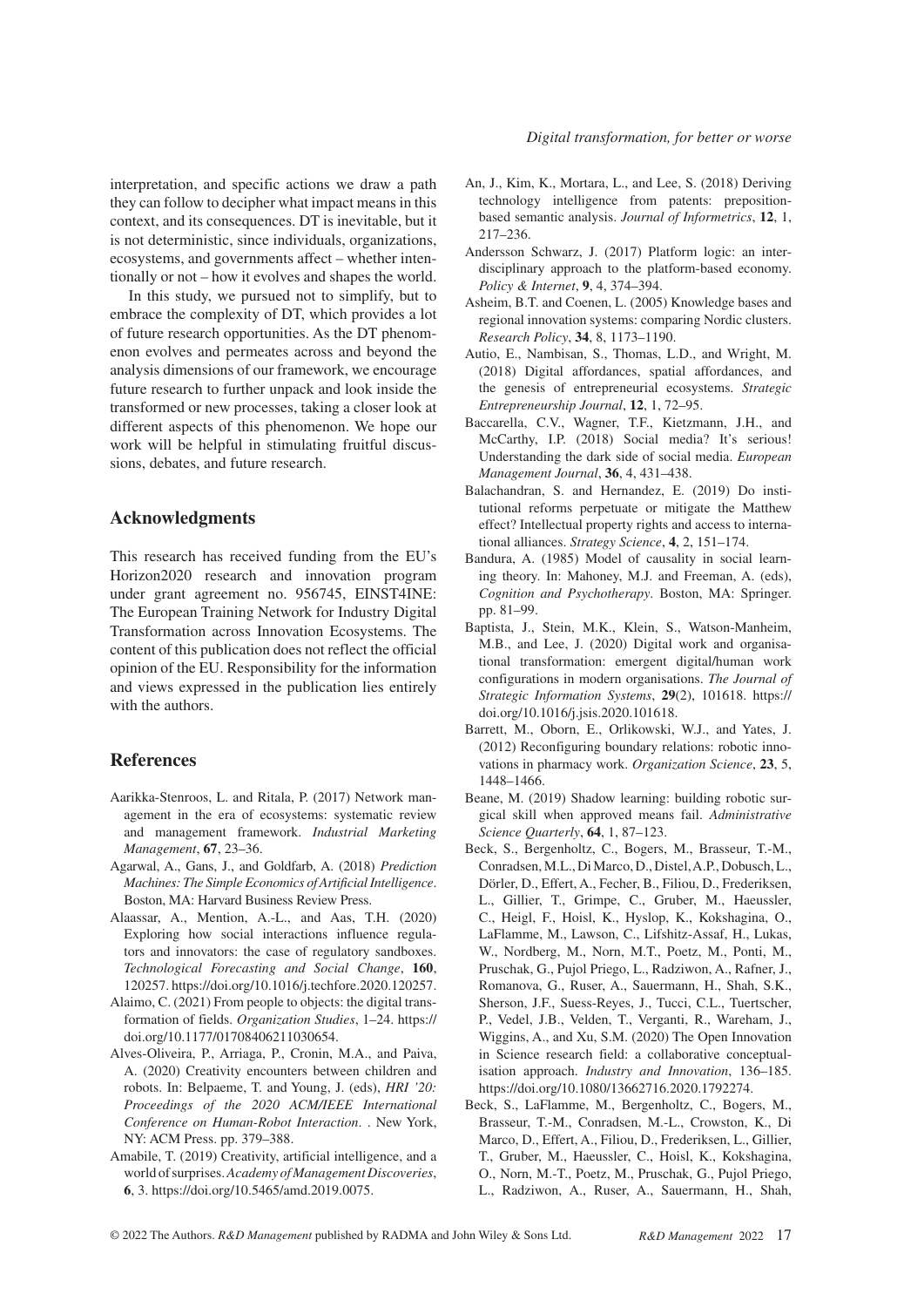S.K., Suess-Reyes, J., Tucci, C.L., Tuertscher, P., Vedel, J.B., Verganti, R., Wareham, J., and Xu, S.M. (2021) Examining Open Innovation in Science (OIS): what Open Innovation can and cannot offer the science of science. *Innovation*, 1–15. [https://doi.org/10.1080/14479](https://doi.org/10.1080/14479338.2021.1999248) [338.2021.1999248.](https://doi.org/10.1080/14479338.2021.1999248)

- Belpaeme, T., Kennedy, J., Ramachandran, A., Scassellati, B., and Tanaka, F. (2018) Social robots for education: a review. *Science Robotics*, **3**, 21, eaat5954. [https://doi.](https://doi.org/10.1126/scirobotics.aat5954) [org/10.1126/scirobotics.aat5954.](https://doi.org/10.1126/scirobotics.aat5954)
- Bessen, J.E., Denk, E., Kim, J., and Righi, C. (2020) *Declining Industrial Disruption*. Boston University School of Law. Law and Economics Research Paper. Available at: [https://scholarship.law.bu.edu/faculty\\_](https://scholarship.law.bu.edu/faculty_scholarship/982/) [scholarship/982/](https://scholarship.law.bu.edu/faculty_scholarship/982/) [Accessed 6 July 2021].
- Bharadwaj, A., El Sawy, O.A., Pavlou, P.A., and Venkatraman, A. (2013) Digital business strategy: towards a next generation of insights. *MIS Quarterly*, **37**, 2, 471–482.
- Bitektine, A. (2011) Toward a theory of social judgments of organizations: the case of legitimacy, reputation, and status. *Academy of Management Review*, **36**, 1, 151–179.
- Björkdahl, J. (2020) Strategies for digitalization in manufacturing firms. *California Management Review*, **62**, 4, 17–36.
- Bogers, M., Zobel, A.-K., Afuah, A., Almirall, E., Brunswicker, S., Dahlander, L., Frederiksen, L., Gawer, A., Gruber, M., Haefliger, S., Hagedoorn, J., Hilgers, D., Laursen, K., Magnusson, M.G., Majchrzak, A., McCarthy, I.P., Moeslein, K.M., Nambisan, S., Piller, F.T., Radziwon, A., Rossi-Lamastra, C., Sims, J., and Ter Wal, A.L.J. (2017) The open innovation research landscape: established perspectives and emerging themes across different levels of analysis. *Industry and Innovation*, **24**, 1, 8–40.
- Bradley, C. and O'Toole, C. (2016) An incumbent's guide to digital disruption. *McKinsey Quarterly*. Available at: [https://www.mckinsey.com/business-functions/strat](https://www.mckinsey.com/business-functions/strategy-and-corporate-finance/our-insights/an-incumbents-guide-to-digital-disruption) [egy-and-corporate-finance/our-insights/an-incumbents](https://www.mckinsey.com/business-functions/strategy-and-corporate-finance/our-insights/an-incumbents-guide-to-digital-disruption) [-guide-to-digital-disruption](https://www.mckinsey.com/business-functions/strategy-and-corporate-finance/our-insights/an-incumbents-guide-to-digital-disruption) [Accessed 6 July 2021].
- Brem, A. and Nylund, P.A. (2021) Maneuvering the bumps in the New Silk Road: open innovation, technological complexity, dominant design, and the international impact of Chinese innovation. *R&D Management*, **51**, 3, 239–308.
- Brem, A. and Radziwon, A. (2017) Efficient Triple Helix collaboration fostering local niche innovation projects: a case from Denmark. *Technological Forecasting and Social Change*, **123**, 130–141.
- Brem, A., Viardot, E., and Nylund, P.A. (2020) Implications of the coronavirus (COVID-19) outbreak for innovation: which technologies will improve our lives? *Technological Forecasting and Social Change*, **163**, 120451. [https://](https://doi.org/10.1016/j.techfore.2020.120451) [doi.org/10.1016/j.techfore.2020.120451.](https://doi.org/10.1016/j.techfore.2020.120451)
- Breslin, D. (2011) Reviewing a generalized Darwinist approach to studying socioeconomic change. *International Journal of Management Reviews*, **13**, 2, 218–235.
- Brynjolfsson, E. and Mitchell, T. (2017) What can machine learning do? *Workforce Implications. Science*, **358**, 6370, 1530–1534.
- Cacciotti, G., Hayton, J.C., Mitchell, J.R., and Giazitzoglu, A. (2016) A reconceptualization of fear of failure in entrepreneurship. *Journal of Business Venturing*, **31**, 3, 302–325.
- Carnevale, J.B. and Hatak, I. (2020) Employee adjustment and well-being in the era of COVID-19: implications for human resource management. *Journal of Business Research*, **116**, 183–187.
- Cennamo, C., Dagnino, G.B., Di Minin, A., and Lanzolla, G. (2020) Managing digital transformation: scope of transformation and modalities of value co-generation and delivery. *California Management Review*, **62**, 4, 5–16.
- Cennamo, C. and Santaló, J. (2019) Generativity tension and value creation in platform ecosystems. *Organization Science*, **30**, 3, 617–641.
- Chakravorti, B., Bhalla, A., and Chaturvedi, R.S. (2017) 60 countries' digital competitiveness, indexed. *Harvard Business Review*. Available at: [https://hbr.](https://hbr.org/2017/07/60-countries-digital-competitiveness-indexed) [org/2017/07/60-countries-digital-competitiveness](https://hbr.org/2017/07/60-countries-digital-competitiveness-indexed) [-indexed](https://hbr.org/2017/07/60-countries-digital-competitiveness-indexed) [Accessed 6 July 2021].
- Chen, Y., Pereira, I., and Patel, P.C. (2021) Decentralized governance of digital platforms. *Journal of Management*, **47**, 5, 1305–1337.
- Chesbrough, H.W. (2020) Enel X: driving digital transformation in the energy sector. *Harvard Business School Case Studies*. Available at: [https://store.hbr.org/produ](https://store.hbr.org/product/enel-x-driving-digital-transformation-in-the-energy-sector/B5957) [ct/enel-x-driving-digital-transformation-in-the-energy](https://store.hbr.org/product/enel-x-driving-digital-transformation-in-the-energy-sector/B5957)[sector/B5957](https://store.hbr.org/product/enel-x-driving-digital-transformation-in-the-energy-sector/B5957) [Accessed 6 July 2021].
- Chesbrough, H.W., Heaton, S., and Mei, L. (2020) Open innovation with Chinese characteristics: a dynamic capabilities perspective. *R&D Management*, **51**, 3, 247–259.
- Chesbrough, H.W., Lettl, C., and Ritter, T. (2018) Value creation and value capture in open innovation. *Journal of Product Innovation Management*, **35**, 6, 930–938.
- Coad, A., Nightingale, P., Stilgoe, J., and Vezzani, A. (2021) Editorial: the dark side of innovation. *Industry and Innovation*, **28**, 1, 102–112.
- Cobben, D.Y.P., Ooms, W.M., Roijakkers, A.H.W.M., and Radziwon, A. (2021) Ecosystem types: a systematic review on boundaries and goals. *Journal of Business Research*, **142**, 138–164.
- Collinson, S. and Liu, Y. (2019) Recombination for innovation: performance outcomes from international partnerships in China. *R&D Management*, **49**(1), 46–63.
- Cortellazzo, L., Bruni, E., and Zampieri, R. (2019) The role of leadership in a digitalized world: a review. *Frontiers in Psychology*, **10**, 1938. [https://doi.org/10.3389/](https://doi.org/10.3389/fpsyg.2019.01938) [fpsyg.2019.01938.](https://doi.org/10.3389/fpsyg.2019.01938)
- Cross, E.S., Liepelt, R., de C. Hamilton, A.F., Parkinson, J., Ramsey, R., Stadler, W., and Prinz, W. (2012) Robotic movement preferentially engages the action observation network. *Human Brain Mapping*, **33**, 9, 2238–2254.
- Cusumano, M.A., Gawer, A., and Yoffie, D.B. (2019) *The Business of Platforms: Strategy in the Age of Digital Competition, Innovation, and Power*. New York, NY: Harper Business.
- Cutolo, D. and Kenney, M. (2019) *Dependent Entrepreneurs in a Platform Economy: Playing in the Gardens of the Gods*. Berkeley Roundtable on the International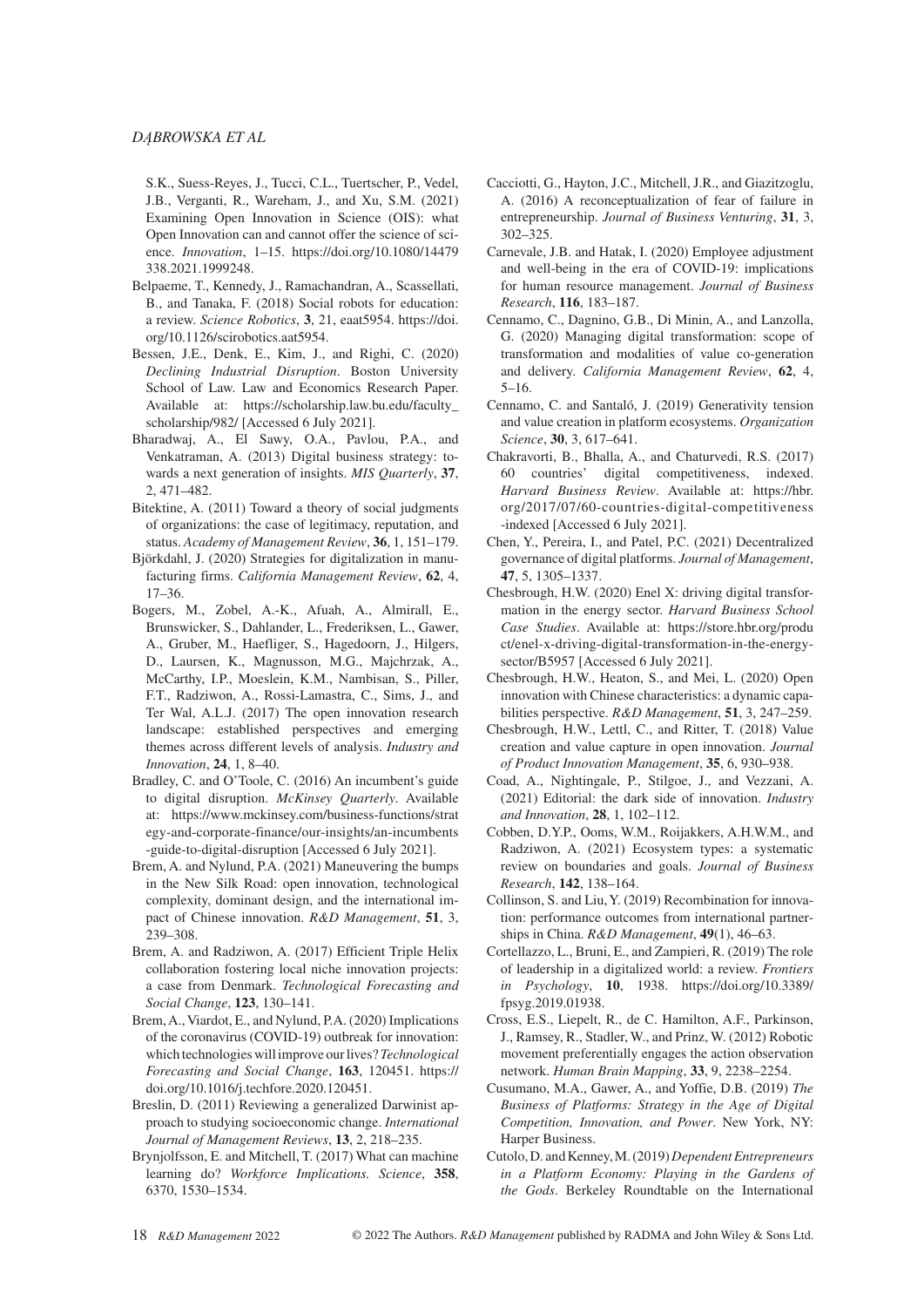Economy Working Paper 3. Available at: [https://ucanr.](https://ucanr.edu/sites/PSU/files/349051.pdf) [edu/sites/PSU/files/349051.pdf](https://ucanr.edu/sites/PSU/files/349051.pdf) [Accessed 6 July 2021].

- Dąbrowska, J., Lopez-Vega, H., and Ritala, P. (2019) Waking the sleeping beauty: Swarovski's open innovation journey. *R&D Management*, **49**, 5, 775–788.
- Dattée, B., Alexy, O., and Autio, E. (2018) Maneuvering in poor visibility: how firms play the ecosystem game when uncertainty is high. *Academy of Management Journal*, **61**, 2, 466–498.
- Davenport, T. and Redman, T. (2020) Digital transformation comes down to talent in four key areas. *Harvard Business Review*. Available at: [https://hbr.org/2020/05/](https://hbr.org/2020/05/digital-transformation-comes-down-to-talent-in-4-key-areas) [digital-transformation-comes-down-to-talent-in-4-key](https://hbr.org/2020/05/digital-transformation-comes-down-to-talent-in-4-key-areas)[areas](https://hbr.org/2020/05/digital-transformation-comes-down-to-talent-in-4-key-areas) [Accessed 6 July 2021].
- De Marco, C., Di Minin, A., Marullo, C., and Nepelski, D. (2019) *Digital Platform Innovation in European SMEs an Analysis of SME Instrument Business Proposals and Case Studies*. Luxembourg: Publications Office of the European Union. [https://doi.org/10.2760/57240.](https://doi.org/10.2760/57240)
- De Mauro, A., Greco, M., Grimaldi, M., and Ritala, P. (2018) Human resources for big data professions: a systematic classification of job roles and required skill sets. *Information Processing & Management*, **54**, 5, 807–817.
- Del Vecchio, P., Di Minin, A., Petruzzelli, A.M., Panniello, U., and Pirri, S. (2018) Big data for open innovation in SMEs and large corporations: trends, opportunities, and challenges. *Creativity and Innovation Management*, **27**(1), 6–22.
- Denyer, D., Tranfield, D., and Van Aken, J.E. (2008) Developing design propositions through research synthesis. *Organization Studies*, **29**, 393–413.
- Di Minin, A. and Faems, D. (2013) Building appropriation advantage: an introduction to the special issue on intellectual property management. *California Management Review*, **55**, 4, 7–14.
- Diaz-Rainey, I., Ibikunle, G., and Mention, A.L. (2015) The technological transformation of capital markets. *Technological Forecasting & Social Change*, **99**, 277–284.
- Dougherty, D. and Dunne, D.D. (2012) Digital science and knowledge boundaries in complex innovation. *Organization Science*, **23**, 5, 1467–1484.
- Dremel, C., Wulf, J., Herterich, M.M., Waizmann, J.C., and Brenner, W. (2017) How AUDI AG established big data analytics in its digital transformation. *MIS Quarterly Executive*, **16**, 2, 81–100.
- Dumouchel, P. and Damiano, L. (2017) *Living with Robots*. Cambridge, MA: Harvard University Press.
- Ekbia, H., Mattioli, M., Kouper, I., Arave, G., Ghazinejad, A., Bowman, T., Suri, V.R., Tsou, A., Weingart, S., and Sugimoto, C.R. (2015) Big data, bigger dilemmas: critical review. *Journal of the Association for Information Science and Technology*, **66**, 8, 1523–1545.
- Enkel, E., Bogers, M., and Chesbrough, H. (2020) Exploring open innovation in the digital age: a maturity model and future research directions. *R&D Management*, **50**, 1, 161–168.
- European Commission. (2018, 26 April) *Online Platforms: Commission Sets New Standards on Transparency and Fairness*. Available at: [https://ec.europa.eu/commission/](https://ec.europa.eu/commission/presscorner/detail/en/IP_18_3372)

[presscorner/detail/en/IP\\_18\\_3372](https://ec.europa.eu/commission/presscorner/detail/en/IP_18_3372) [Accessed 6 July 2021].

- Faraj, S., Pachidi, S., and Sayegh, K. (2018) Working and organizing in the age of the learning algorithm. *Information and Organization*, **28**, 1, 62–70.
- Ferras-Hernandez, X. and Nylund, P.A. (2019) Clusters as innovation engines: the accelerating strengths of proximity. *European Management Review*, **16**, 1, 37–53.
- Fjeldstad, Ø.D., Snow, C.C., Miles, R.E., and Lettl, C. (2012) The architecture of collaboration. *Strategic Management Journal*, **33**, 6, 734–750.
- Fleming, P. (2017) The human capital hoax: work, debt and insecurity in the era of uberization. *Organization Studies*, **38**, 5, 691–709.
- Fong, T., Nourbakhsh, I., and Dautenhahn, K. (2003) A survey of socially interactive robots. *Robotics and Autonomous Systems*, **42**, 3, 143–166.
- Ford, M. (2015) *Rise of the Robots: Technology and the Threat of a Jobless Future*. New York, NY: Basic Books.
- Frankiewicz, B. and Chamorro-Premuzic, T. (2020) Digital transformation is about talent, not technology. *Harvard Business Review*. Available at: [https://hbr.org/2020/05/](https://hbr.org/2020/05/digital-transformation-is-about-talent-not-technology) [digital-transformation-is-about-talent-not-technology](https://hbr.org/2020/05/digital-transformation-is-about-talent-not-technology) [Accessed 6 July 2021].
- Friedman, B. (1996) Value-sensitive design. *ACM Interactions*, **3**, 6, 16–23.
- Fuchs, C. (2010) StudiVZ: social networking in the surveillance society. *Ethics and Information Technology*, **12**, 2, 171–185.
- Garud, R., Dunbar, R.L., and Bartel, C.A. (2011) Dealing with unusual experiences: a narrative perspective on organizational learning. *Organization Science*, **22**, 3, 587–601.
- Garud, R. and Karunakaran, A. (2018) Process-based ideology of participative experimentation to foster identitychallenging innovations: the case of Gmail and AdSense. *Strategic Organization*, **16**, 3, 273–303.
- Garud, R., Tuertscher, P., and Van de Ven, A.H. (2013) Perspectives on innovation processes. *Academy of Management Annals*, **7**, 1, 775–819.
- Gawer, A. (2020) Digital platforms' boundaries: the interplay of firm scope, platform sides, and digital interfaces. *Long Range Planning*, **54**, 102045. [https://doi.](https://doi.org/10.1016/j.lrp.2020.102045) [org/10.1016/j.lrp.2020.102045.](https://doi.org/10.1016/j.lrp.2020.102045)
- Geels, F.W. (2002) Technological transitions as evolutionary reconfiguration processes: a multi-level perspective and a case-study. *Research Policy*, **31**, 8–9, 1257–1274.
- Geels, F.W. and Schot, J. (2007) Typology of sociotechnical transition pathways. *Research Policy*, **36**, 3, 399–417.
- Gibson, C.B. and Birkinshaw, J. (2004) The antecedents, consequences and mediating role of organizational ambidexterity. *Academy of Management Journal*, **47**, 2, 209–226.
- Gregory, R.W., Henfridsson, O., Kaganer, E., and Kyriakou, H. (2020) The role of artificial intelligence and data network effects for creating user value. *Academy of Management Review*, **46**, 3, 534–551. [https://doi.](https://doi.org/10.5465/amr.2019.0178) [org/10.5465/amr.2019.0178.](https://doi.org/10.5465/amr.2019.0178)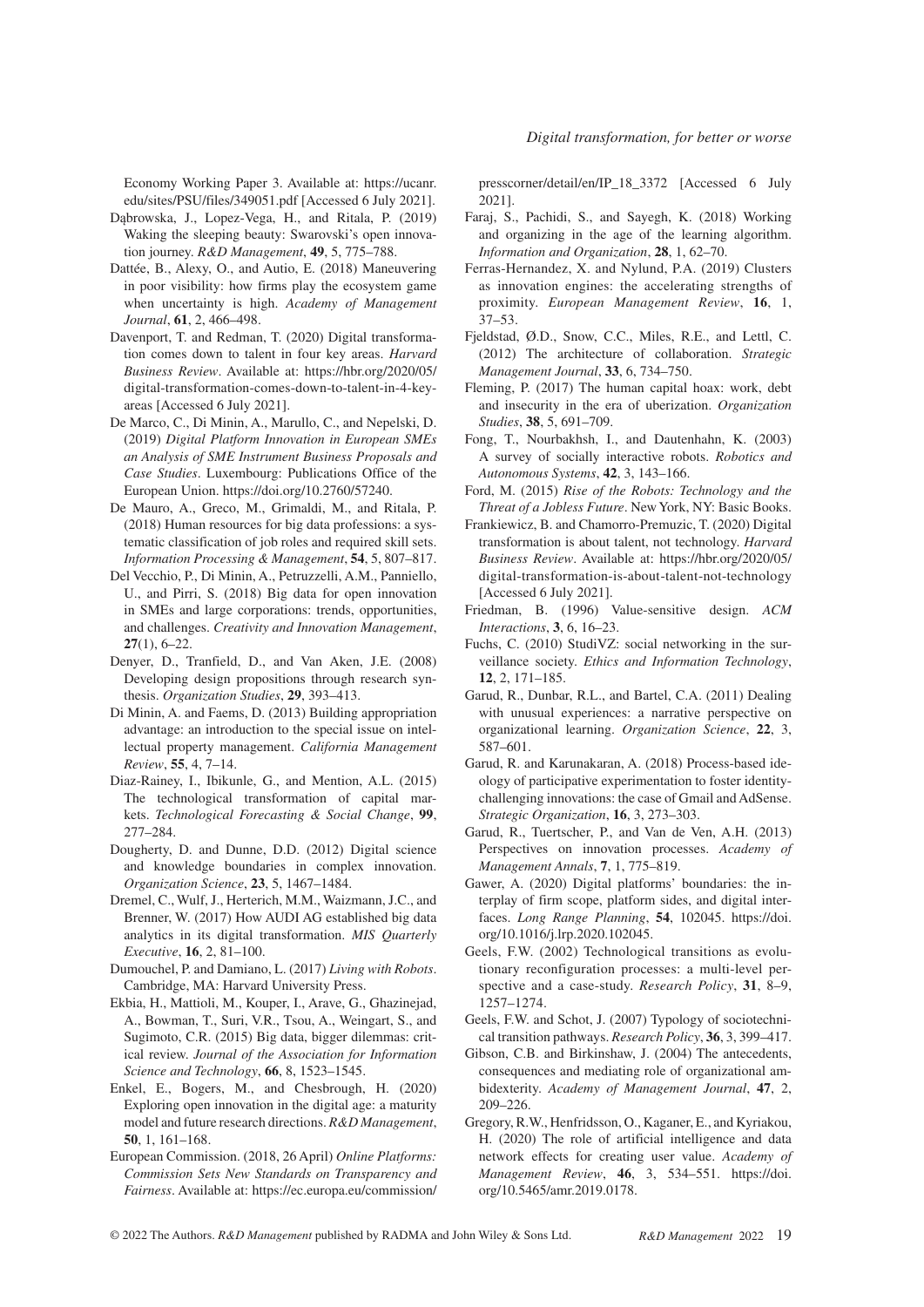#### *DĄBROWSKA ET AL*

- Haarla, A., Hakala, H., and O'Shea, G. (2018) Re-imagining the forest: entrepreneurial ecosystem development for Finnish cellulosic materials. In: Leitão, J., Alves, H., Krueger, N. and Park, J. (eds), *Entrepreneurial, Innovative and Sustainable Ecosystems*. Cham: Springer, pp. 191–214.
- Hakala, H., O'Shea, G., Farny, S., and Luoto, S. (2020) Re-storying the business, innovation and entrepreneurial ecosystem concepts: the model-narrative review method. *International Journal of Management Reviews*, **22**, 1, 10–32.
- Hakala, H. and Vuorinen, T. (2020) *Tools for Strategy: A Starter Kit for Academics and Practitioners*. Cambridge: Cambridge University Press.
- Hanelt, A., Bohnsack, R., Marz, D., and Antunes, C. (2020) A systematic review of the literature on digital transformation: insights and implications for strategy and organizational change. *Journal of Management Studies*, **58**, 5, 1159–1197.
- Hess, T., Matt, C., Benlian, A., and Wiesböck, F. (2016) Options for formulating a digital transformation strategy. *MIS Quarterly Executive*, **15**, 2, 123–139.
- Hill, S. (2015) *Raw Deal: How the "Uber Economy" and Runaway Capitalism are Screwing American Workers*. New York, NY: St. Martin's Press.
- Hirsch-Kreinsen, H. (2014) Wandel von Produktionsarbeit – "Industrie 4.0". *WSI-Mitteilungen*, **67**, 6, 421–429.
- Ilvonen, I., Thalmann, S., Manhart, M., and Sillaber, C. (2018) Reconciling digital transformation and knowledge protection: a research agenda. *Knowledge Management Research & Practice*, **16**, 2, 235–244.
- Jacobides, M.G., Cennamo, C., and Gawer, A. (2018) Towards a theory of ecosystems. *Strategic Management Journal*, **39**, 8, 2255–2276.
- Järvi, K., Almpanopoulou, A., and Ritala, P. (2018) Organization of knowledge ecosystems: prefigurative and partial forms. *Research Policy*, **47**, 8, 1523–1537.
- Jirotka, M., Grimpe, B., Stahl, B., Eden, G., and Hartswood, M. (2017) Responsible research and innovation in the digital age. *Communications of the ACM*, **60**, 5, 62–68.
- Jones, C.I. and Tonetti, C. (2020) Nonrivalry and the economics of data. *American Economic Review*, **110**, 9, 2819–2858.
- Kahn, P.H., Kanda, T., Ishiguro, H., Gill, B.T., Shen, S., Ruckert, J.H., and Gary, H.E. (2016) Human creativity can be facilitated through interacting with a social robot. In: *Proceedings of the ACM/IEEE International Conference on Human-Robot Interaction*. New York, NY: ACM Press, pp. 173–180.
- Kallinikos, J., Aaltonen, A., and Marton, A. (2013) The ambivalent ontology of digital artifacts. *MIS Quarterly*, **37**, 2, 357–370.
- Karhu, K. and Ritala, P. (2020) Slicing the cake without baking it: opportunistic platform entry strategies in digital markets. *Long Range Planning*, 54, 101988. [https://](https://doi.org/10.1016/j.lrp.2020.101988) [doi.org/10.1016/j.lrp.2020.101988](https://doi.org/10.1016/j.lrp.2020.101988).
- Karimi, J. and Walter, Z. (2015) The role of dynamic capabilities in responding to digital disruption: a factor-based study of the newspaper industry. *Journal of Management Information Systems*, **32**, 1, 39–81.
- Kellogg, K.C., Valentine, M.A., and Christin, A. (2020) Algorithms at work: the new contested terrain of control. *Academy of Management Annals*, **14**, 1, 366–410.
- Kenney, M. and Zysman, J. (2016) The rise of the platform economy. *Issues in Science and Technology*, **32**, 3, 61–69.
- Kerr, C., Farrukh, C., Phaal, R., and Probert, D. (2013) Key principles for developing industrially relevant strategic technology management toolkits. *Technological Forecasting and Social Change*, **80**, 6, 1050–1070.
- Kerr, C., Phaal, R., and Probert, D. (2012) Cogitate, articulate, communicate: the psychosocial reality of technology roadmapping and roadmaps. *R&D Management*, **42**, 1, 1–13.
- Kohli, R. and Johnson, S. (2011) Digital transformation in latecomer industries: CIO and CEO leadership lessons from Encana Oil & Gas (USA) Inc. *MIS Quarterly Executive*, **10**, 4, article 3. Available at: [https://aisel.](https://aisel.aisnet.org/misqe/vol10/iss4/3) [aisnet.org/misqe/vol10/iss4/3](https://aisel.aisnet.org/misqe/vol10/iss4/3) [Accessed 6 July 2021].
- Konradt, U., Warszta, T., and Ellwart, T. (2013) Fairness perceptions in web-based selection: impact on applicants' pursuit intentions, recommendation intentions, and intentions to reapply. *International Journal of Selection and Assessment*, **21**, 2, 155–169.
- Kostis, A. and Ritala, P. (2020) Digital artifacts in industrial co-creation: how to use VR technology to bridge the provider-customer boundary. *California Management Review*, **36**, 4, 125–147.
- Kudina, O. (2019) *The Technological Mediation of Morality: Value Dynamism, and the Complex Interaction Between Ethics and Technology* [Doctoral dissertation, University of Twente]. Available at: <https://doi.org/10.3990/1.9789036547444> [Accessed 6 July 2021].
- Kudyba, S. (2020) COVID-19 and the acceleration of digital transformation and the future of work. *Information Systems Management*, **37**, 4, 284–287.
- Kummer, T.F., Recker, J., and Bick, M. (2017) Technologyinduced anxiety: manifestations, cultural influences, and its effect on the adoption of sensor-based technology in German and Australian hospitals. *Information & Management*, **54**, 1, 73–89.
- Kunisch, S., Menz, M., and Langan, R. (2020) Chief digital officers: an exploratory analysis of their emergence, nature, and determinants. *Long Range Planning*, **2020**, 101999.<https://doi.org/10.1016/j.lrp.2020.101999>.
- Lanzolla, G., Lorenz, A., Miron-Spektor, E., Schilling, M., Solinas, G., and Tucci, C.L. (2020) Digital transformation: what is new if anything? Emerging patterns and management research. *Academy of Management Discoveries*, **6**, 3, 341–350.
- Lee, K.F. (2018) *AI Superpowers: China, Silicon Valley, and the New World Order*. New York, NY: Houghton Mifflin.
- Liang, F., Das, V., Kostyuk, N., and Hussain, M.M. (2018) Constructing a data-driven society: China's social credit system as a state surveillance infrastructure. *Policy and Internet*, **10**, 4, 415–453.
- Lindebaum, D., Vesa, M., and den Hond, F. (2020) Insights from "the machine stops" to better understand rational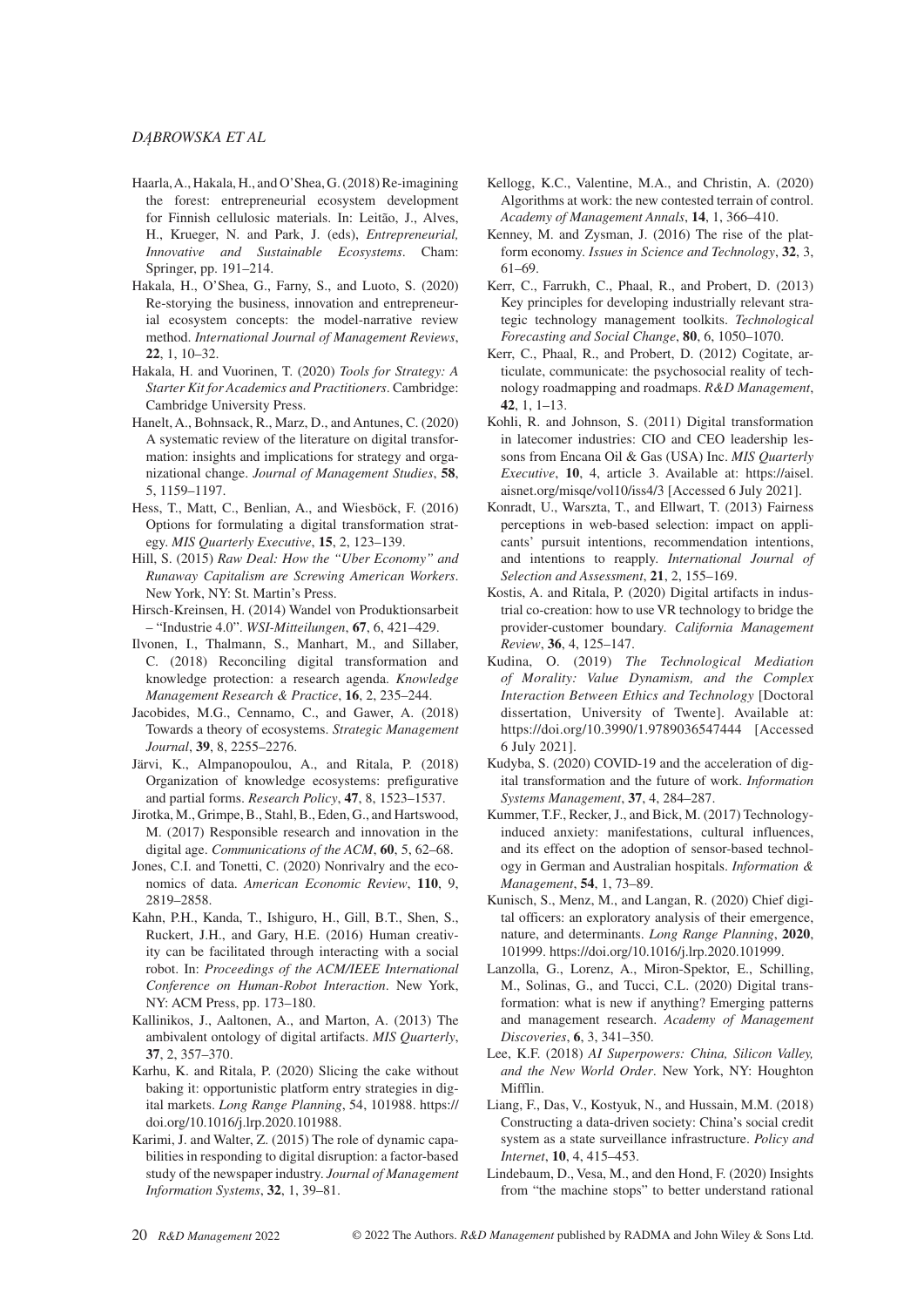assumptions in algorithmic decision making and its implications for organizations. *Academy of Management Review*, **45**, 1, 247–263.

- Longin, L., and Deroy, O. (2022) Augmenting perception: How artificial intelligence transforms sensory substitution. *Consciousness and Cognition*, **99**, 103280. [https://](https://doi.org/10.1016/j.concog.2022.103280) [doi.org/10.1016/j.concog.2022.103280.](https://doi.org/10.1016/j.concog.2022.103280)
- Mäenpää, H., Mäkinen, S., Kilamo, T., Mikkonen, T., Männistö, T., and Ritala, P. (2018) Organizing for openness: six models for developer involvement in hybrid OSS projects. *Journal of Internet Services and Applications*, **9**, 1, 17. [https://doi.org/10.1186/s1317](https://doi.org/10.1186/s13174-018-0088-1) [4-018-0088-1](https://doi.org/10.1186/s13174-018-0088-1).
- Maijanen, P. and Virta, S. (2017) Managing exploration and exploitation in a media organization: a capability-based approach to ambidexterity. *Journal of Media Business Studies*, **14**, 2, 146–165.
- Manyika, J., Chui, M., Bughin, J., Dobbs, R., Bisson, P., and Marrs, A. (2013) *Disruptive Technologies: Advances that Will Transform Life, Business, and the Global Economy*. McKinsey Global Institute. Available at: [https://www.](https://www.mckinsey.com/business-functions/digital-mckinsey/our-insights/disruptive-technologies) [mckinsey.com/business-functions/digital-mckinsey/our](https://www.mckinsey.com/business-functions/digital-mckinsey/our-insights/disruptive-technologies)[insights/disruptive-technologies](https://www.mckinsey.com/business-functions/digital-mckinsey/our-insights/disruptive-technologies) [Accessed 6 July 2021].
- March, J.G. (2010) *The Ambiguities of Experience*. Ithaca, NY: Cornell University Press.
- Marsh, E., Vallejos, E.P., and Spence, A. (2021) The digital workplace and its dark side: an integrative review. *Computers in Human Behavior*, **2021**, 107118.
- Martin, C.J. (2016) The sharing economy: a pathway to sustainability or a nightmarish form of neoliberal capitalism? *Ecological Economics*, **121**, 149–159.
- Mention, A.L. (2019) *Digital Innovation: Harnessing the Value of Open Data*. Singapore: World Scientific.
- Mention, A.L., Barlatier, P.J., and Josserand, E. (2019) Using social media to leverage and develop dynamic capabilities for innovation. *Technological Forecasting & Social Change*, **144**, 242–250.
- Mortara, L. (2015) *Communicating Intelligence*. Centre for Technology Management Working Paper Series 7. Available at. [https://www2.ifm.eng.cam.ac.uk/uploads/](https://www2.ifm.eng.cam.ac.uk/uploads/Research/CTM/working_paper/2015-07-Mortara.pdf) [Research/CTM/working\\_paper/2015-07-Mortara.pdf](https://www2.ifm.eng.cam.ac.uk/uploads/Research/CTM/working_paper/2015-07-Mortara.pdf) [Accessed 6 July 2021].
- Nadkarni, S. and Prügl, R. (2020) Digital transformation: a review, synthesis and opportunities for future research. *Management Review Quarterly*, **71**, 233–341.
- Nambisan, S. (2017) Digital entrepreneurship: toward a digital technology perspective of entrepreneurship. *Entrepreneurship Theory and Practice*, **41**, 6, 1029–1055.
- Nambisan, S., Zahra, S.A., and Luo, Y. (2019) Global platforms and ecosystems: implications for international business theories. *Journal of International Business Studies*, **50**, 9, 1464–1486.
- Nonaka, I. and Takeuchi, H. (1995) *The Knowledge-Creating Company: How Japanese Companies Create the Dynamics of Innovation*. Oxford: Oxford University Press.
- Nørskov, M. (2021) Robotification and ethical cleansing. *AI & Society*, 1–17. [https://doi.org/10.1007/s00146-021-](https://doi.org/10.1007/s00146-021-01203-2) [01203-2.](https://doi.org/10.1007/s00146-021-01203-2)
- Nørskov, M. and Nørskov, S. (2020) Social robots and recognition. *Philosophy & Technology*, **33**, 1, 5–8.
- Nørskov, S. and Ulhøi, J.P. (2020) The use of robots in job interviews. In: Fisher, S. and Bondarouk, T. (eds), *Encyclopedia of Electronic HRM*. Berlin: De Gruyter, pp. 208–213.
- Nylund, P.A., Brem, A., and Agarwal, N. (2021) Innovation ecosystems for meeting sustainable development goals: the evolving roles of multinational enterprises. *Journal of Cleaner Production*, **281**, 125329. [https://doi.](https://doi.org/10.1016/j.jclepro.2020.125329) [org/10.1016/j.jclepro.2020.125329.](https://doi.org/10.1016/j.jclepro.2020.125329)
- O'Reilly, C.A. and Tushman, M.L. (2016) *Lead and Disrupt: How to Solve the Innovator's Dilemma*. Palo Alto, CA: Stanford University Press.
- O'Shea, G., Farny, S., and Hakala, H. (2019) The buzz before business: a design science study of a sustainable entrepreneurial ecosystem. *Small Business Economics*, **56**, 3, 1097–1120.
- Oreg, S., Bartunek, J.M., Lee, G., and Do, B. (2018) An affect-based model of recipients' responses to organizational change events. *Academy of Management Review*, **43**, 1, 65–86.
- Orlikowski, W.J. (1996) Improvising organizational transformation over time: a situated change perspective. *Information Systems Research*, **7**, 1, 63–92.
- Otto, B. and Jarke, M. (2019) Designing a multi-sided data platform: findings from the International Data Spaces case. *Electronic Markets*, **29**, 4, 561–580. [https://doi.](https://doi.org/10.1007/s12525-019-00362-x) [org/10.1007/s12525-019-00362-x](https://doi.org/10.1007/s12525-019-00362-x).
- Pagani, M. and Pardo, C. (2017) The impact of digital technology on relationships in a business network. *Industrial Marketing Management*, **67**, 185–192.
- Petricevic, O. and Teece, D.J. (2019) The structural reshaping of globalization: implications for strategic sectors, profiting from innovation, and the multinational enterprise. *Journal of International Business Studies*, **50**, 9, 1487–1512.
- Pisano, G. and Teece, D. (1989) Collaborative arrangements and global technology strategy: some evidence from the telecommunications equipment industry. In: Rosenbloom, R. and Burgelman, R. (eds), *Research on Technology Innovation, Management & Policy*, Vol. **4**, Greenwich, CT: JAI Press, pp. 145–174.
- Radziwon, A., Bogers, M., and Bilber, A. (2017) Creating and capturing value in a regional innovation ecosystem: a study of how manufacturing SMEs develop collaborative solutions. *International Journal of Technology Management*, **75**, 1, 73–96.
- Radziwon, A., Bogers, M., Chesbrough, H., and Minssen, T. (2021) Ecosystem effectuation: creating new value through open innovation during a pandemic. *R&D Management*, forthcoming.
- Rauch, E., Linder, C., and Dallasega, P. (2020) Anthropocentric perspective of production before and within Industry 4.0. *Computers & Industrial Engineering*, **139**, 105644. [https://doi.org/10.1016/](https://doi.org/10.1016/j.cie.2019.01.018) [j.cie.2019.01.018](https://doi.org/10.1016/j.cie.2019.01.018).
- Ritala, P., Baiyere, A., Hughes, M., and Kraus, S. (2021) Digital strategy implementation: the role of individual entrepreneurial orientation and relational capital.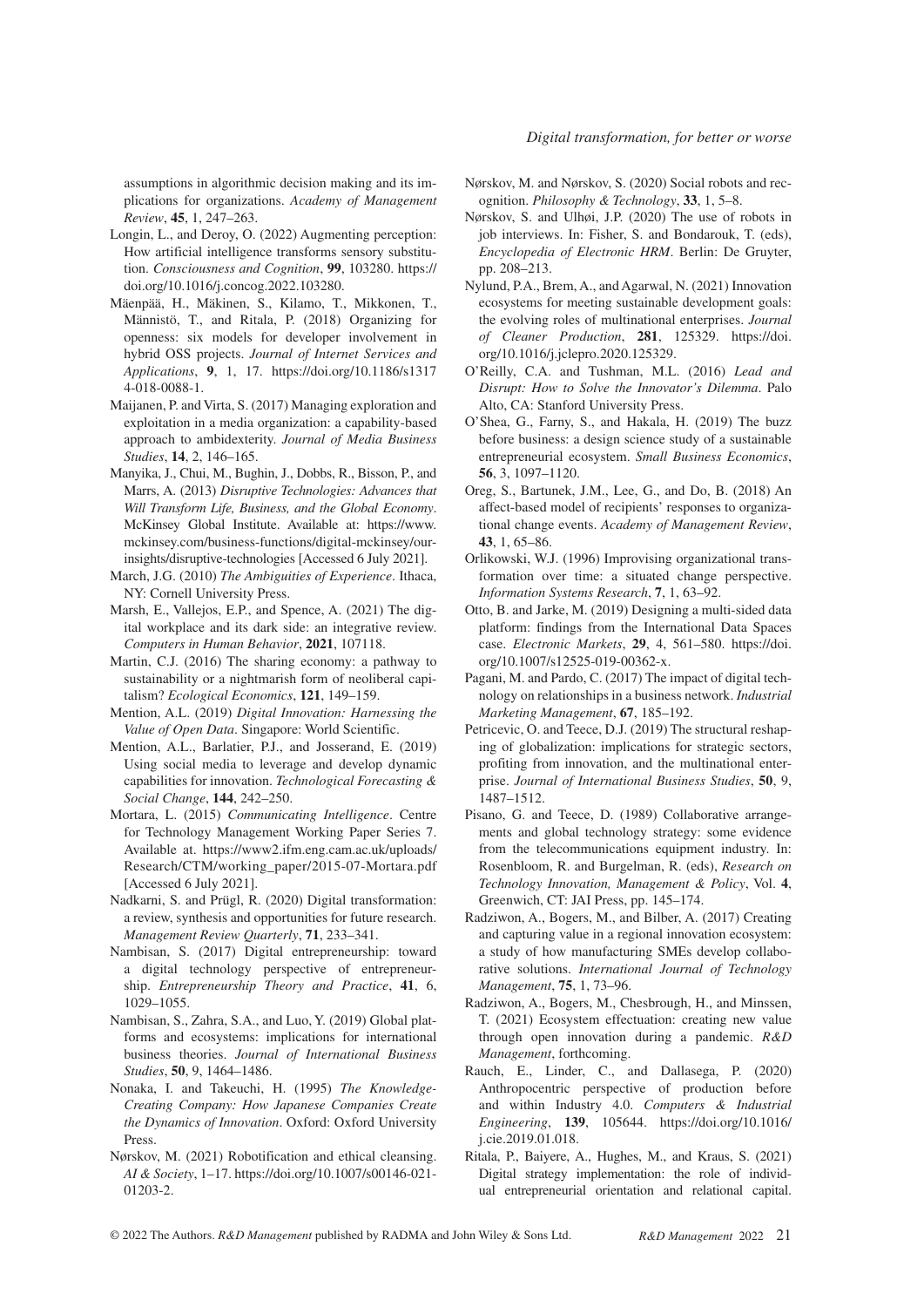#### *DĄBROWSKA ET AL*

*Technological Forecasting & Social Change*, **171**, 120961. <https://doi.org/10.1016/j.techfore.2021.120961>.

- Ritala, P., Golnam, A., and Wegmann, A. (2014) Coopetition-based business models: the case of Amazon. com. *Industrial Marketing Management*, **43**, 2, 236– 249. [https://doi.org/10.1016/j.indmarman.2013.11.005.](https://doi.org/10.1016/j.indmarman.2013.11.005)
- Rogers, D.L. (2016) *The Digital Transformation Playbook: Rethink your Business for the Digital Age*. New York, NY: Columbia University Press.
- Rong, K., Lin, Y., Yu, J., Zhang, Y., and Radziwon, A. (2020) Exploring regional innovation ecosystems: an empirical study in China. *Industry and Innovation*, **28**, 5, 545–569.
- Saldanha, T. (2019) *Why Digital Transformations Fail: The Surprising Disciplines of How to Take Off and Stay Ahead*. Oakland, CA: Berrett-Koehler.
- Saygin, A.P., Chaminade, T., Ishiguro, H., Driver, J., and Frith, C. (2012) The thing that should not be: predictive coding and the uncanny valley in perceiving human and humanoid robot actions. *Social Cognitive and Affective Neuroscience*, **7**, 4, 413–422.
- Schad, J., Lewis, M.W., Raisch, S., and Smith, W.K. (2016) Paradox research in management science: Looking back to move forward. *Academy of Management Annals*, **10**, 1, 5–64.
- Sebastian, I., Ross, J., Beath, C., Mocker, M., Moloney, K., and Fonstad, N. (2017) How big old companies navigate digital transformation. *MIS Quarterly Executive*, **16**, 3, 197–213.
- Sebo, S., Stoll, B., Scassellati, B., and Jung, M.F. (2020) Robots in groups and teams: a literature review. *Proceedings of the ACM on Human-Computer Interaction*, **4**, CSCW2, Article 176. [https://doi.](https://doi.org/10.1145/3415247) [org/10.1145/3415247.](https://doi.org/10.1145/3415247)
- Seibt, J., Damholdt, M.F., and Vestergaard, C. (2018) Five principles of integrative social robotics. In: Coeckelberg, M., Loh, J., Funk, M., Seibt, J., and Nørskov, M. (eds), *Envisioning Robots in Society – Power, Politics, and Public Space: Proceedings of Robophilosophy*. Amsterdam: IOS Press, pp. 28–42.
- Selander, L. and Jarvenpaa, S.L. (2020) Xenografting in political activism: logics co-existence supported by resource injections. *Academy of Management Discoveries*, **20**, 6, 3. <https://doi.org/10.5465/amd.2019.0052>.
- Setia, P., Venkatesh, V., and Joglekar, S. (2013) Leveraging digital technologies: how information quality leads to localized capabilities and customer service performance. *MIS Quarterly*, **37**, 2, 565–590.
- Shipilov, A. and Gawer, A. (2020) Integrating research on interorganizational networks and ecosystems. *Academy of Management Annals*, **14**, 1, 92–121.
- Singh, A. and Hess, T. (2017) How chief digital officers promote the digital transformation of their companies. *MIS Quarterly Executive*, **16**, 1, 1–17.
- Singh, A., Klarner, P., and Hess, T. (2020) How do chief digital officers pursue digital transformation activities? The role of organization design parameters. *Long Range Planning*, **53**, 3, 101890. [https://doi.org/10.1016/j.](https://doi.org/10.1016/j.lrp.2019.07.001) [lrp.2019.07.001](https://doi.org/10.1016/j.lrp.2019.07.001).
- Solberg, E., Traavik, L.E.M., and Wong, S.I. (2020) Digital mindsets: recognizing and leveraging individual beliefs for digital transformation. *California Management Review*, **62**, 4, 105–124.
- Song, A.K. (2019) The digital entrepreneurial ecosystem: a critique and reconfiguration. *Small Business Economics*, **53**, 569–590.
- Soto-Acosta, P. (2020) Covid-19 pandemic: shifting digital transformation to a high-speed gear. *Information Systems Management*, **37**, 260–266.
- Tennent, H., Shen, S., and Jung, M. (2019) Micbot: a peripheral robotic object to shape conversational dynamics and team performance. In: *Proceedings of the 14th ACM/IEEE International Conference on Human-Robot Interaction (HRI '19)*. Piscataway, NJ: IEEE Press, pp. 133–142.
- Thomas, L.D. and Autio, E. (2020) Innovation ecosystems in management: an organizing typology. In: *Oxford Research Encyclopedia of Business and Management*. [https://doi.org/10.1093/acrefore/97801](https://doi.org/10.1093/acrefore/9780190224851.013.203) [90224851.013.203](https://doi.org/10.1093/acrefore/9780190224851.013.203).
- Thomas, L.D., Autio, E., and Gann, D.M. (2014) Architectural leverage: putting platforms in context. *Academy of Management Perspectives*, **28**, 2, 198–219.
- Thomas, L.D. and Ritala, P. (2021) Ecosystem legitimacy emergence: a collective action view. *Journal of Management*, 1–27. [https://doi.org/10.1177/01492](https://doi.org/10.1177/0149206320986617) [06320986617](https://doi.org/10.1177/0149206320986617).
- Traeger, M.L., Strohkorb Sebo, S., Jung, M., Scassellati, B., and Christakis, N.A. (2020) Vulnerable robots positively shape human conversational dynamics in a human–robot team. *Proceedings of the National Academy of Sciences of the United States of America*, **117**, 12, 6370–6375.
- Tripsas, M. (2009) Technology, identity, and inertia through the lens of "The Digital Photography Company". *Organization Science*, **20**, 2, 441–460.
- Tumbas, S., Berente, N., and Brocke, J.V. (2018) Digital innovation and institutional entrepreneurship: chief digital officer perspectives of their emerging role. *Journal of Information Technology*, **33**, 3, 188–202.
- Ulhøi, J. and Nørskov, S. (2020) Extending the conceptualization of performability with cultural sustainability: the case of social robotics. In: Misra, K.B. (ed.), *Handbook of Advanced Performability Engineering*. Berlin: Springer, pp. 89–104.
- Urbinati, A., Chiaroni, D., Chiesa, V., and Frattini, F. (2020) The role of digital technologies in open innovation processes: an exploratory multiple case study analysis. *R&D Management*, **50**, 1, 136–160.
- Usai, A., Fiano, F., Messeni Petruzzelli, A., Paoloni, P., Farina Briamonte, M., and Orlando, B. (2021) Unveiling the impact of the adoption of digital technologies on firms' innovation performance. *Journal of Business Research*, **133**, 327–336.
- Van Burg, E. and Romme, A.G.L. (2014) Creating the future together: toward a framework for research synthesis in entrepreneurship. *Entrepreneurship Theory and Practice*, **38**, 2, 369–397.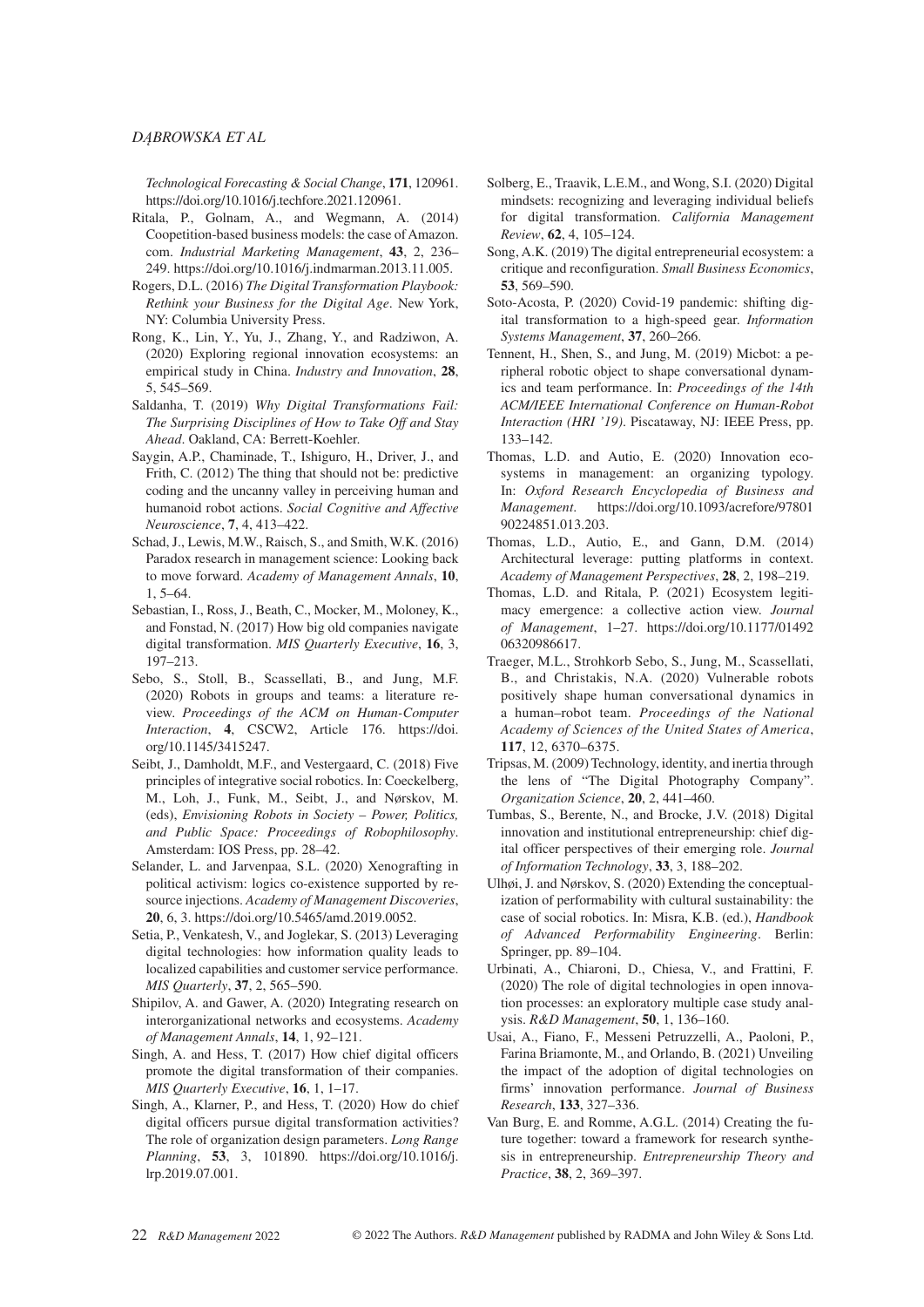- Van der Borgh, M., Cloodt, M., and Romme, A.G.L. (2012) Value creation by knowledge-based ecosystems: evidence from a field study. *R&D Management*, **42**, 2, 150–169.
- Verbeek, P.P. (2015) Toward a theory of technological mediation: a program for postphenomenological research. In: Berg, J.K., Friis, O., and Crease, R.P. (eds), *Technoscience and Postphenomenology: The Manhattan Papers*. Lanham, MD: Lexington Books, pp. 189–205.
- Verhoef, P.C., Broekhuizen, T., Bart, Y., Bhattacharya, A., Qi Dong, J., Fabian, N., and Haenlein, M. (2021) Digital transformation: a multidisciplinary reflection and research agenda. *Journal of Business Research*, **122**, 889–901.
- Vial, G. (2019) Understanding digital transformation: a review and a research agenda. *The Journal of Strategic Information Systems*, **28**, 2, 118–144.
- Wang, W. and Siau, K. (2019) Artificial intelligence, machine learning, automation, robotics, future of work and future of humanity: a review and research agenda. *Journal of Database Management*, **30**, 1, 61–79.
- Wessel, L.K., Baiyere, A., Ologeanu-Taddei, R., Cha, J., and Jensen, T. (2020) Unpacking the difference between digital transformation and IT-enabled organizational transformation. *Journal of Association of Information Systems*, **22**, 1, 102–129.
- Witt, J.K. (2011) Action's effect on perception. *Current Directions in Psychological Science*, **20**, 3, 201–206.
- Xu, G., Wu, Y., Minshall, T., and Zhou, Y. (2018) Exploring innovation ecosystems across science, technology, and business: a case of 3D printing in China. *Technological Forecasting and Social Change*, **136**, 208–221.
- Yoo, Y., Henfridsson, O., and Lyytinen, K. (2010) The new organizing logic of digital innovation: an agenda for information systems research. *Information Systems Research*, **21**, 4, 724–735.
- Zhai, K., Yang, Y., and Zhu, J. (2020) Exclusive: China would rather see TikTok U.S. close than a forced sale. *Reuters*. Available at: [https://www.reuters.com/article/](https://www.reuters.com/article/us-china-bytedance-tiktok-exclusive-idUSKBN2622L6) [us-china-bytedance-tiktok-exclusive-idUSKBN2622L6](https://www.reuters.com/article/us-china-bytedance-tiktok-exclusive-idUSKBN2622L6) [Accessed 6 July 2021].
- Zhang, M. and Merchant, H. (2020) A causal analysis of the role of institutions and organizational proficiencies on the innovation capability of Chinese SMEs. *International Business Review*, **29**, 2, 101638. [https://](https://doi.org/10.1016/j.ibusrev.2019.101638) [doi.org/10.1016/j.ibusrev.2019.101638](https://doi.org/10.1016/j.ibusrev.2019.101638).
- Zuboff, S. (2020) *The Age of Surveillance Capitalism: The Fight for a Human Future at the New Frontier of Power*. New York, NY: Public Affairs.

## **Notes**

<sup>1</sup>A Scopus search (December 17, 2021) reveals that over 40% of scientific papers that refer to "digital transformation" in the title, abstract, or keywords were published in the computer science and engineering fields,

followed by business and management, social sciences, and decision sciences.

<sup>2</sup>The second draft of China's first comprehensive law on the protection of personal data, known as the Personal Data Protection Law, was released on 29 April 2021.

**Justyna Dąbrowska** is a Vice-Chancellor's Postdoctoral Research Fellow at RMIT University, Australia. She conducts research in innovation management with a focus on organizational renewal, developing open innovation capabilities, and micro-foundations of open innovation in the digital era. Her additional research interests include collaboration between mature companies and startups, innovation ecosystems, leadership, entrepreneurship. She has gained industry experience from European Headquarters in automotive and marketing & advertising industries and has wide experience in managing large international research projects.

**Argyro Almpanopoulou** is a Postdoctoral Researcher at the School of Business and Management at LUT University, Finland. Her research focuses on the factors and processes that shape ecosystem emergence. In particular, she is interested in the ways ecosystems are organized to create relevant knowledge and solutions for resolving societal challenges especially in sectors like energy and healthcare. Methodologically, her primary expertise lies in qualitative methods. She publishes in top-tier academic outlets, such as Research Policy, Technovation, and Technological Forecasting and Social Change.

**Alexander Brem** is Endowed Chaired Professor and Institute Head at the University of Stuttgart, Germany. In addition, he is an Honorary Professor at the University of Southern Denmark. His research focus is on technological innovation and entrepreneurship.

**Henry Chesbrough** is best known as "the father of Open Innovation." He teaches at the Haas School of Business at the University of California-Berkeley. He is also Maire Tecnimont Professor of Open Innovation at Luiss University in Rome. He has written books such as *Open Innovation*, *Open Business Models*, *Open Services Innovation*, and *Open Innovation Results*. He has been recognized four times as one of the leading business thinkers by Thinkers50. He received an Innovation Luminary award from the European Commission in 2014, the Industrial Research Institute Medal of Achievement in 2017, the PICMET Medal of Achievement in 2019, and holds two honorary doctorates.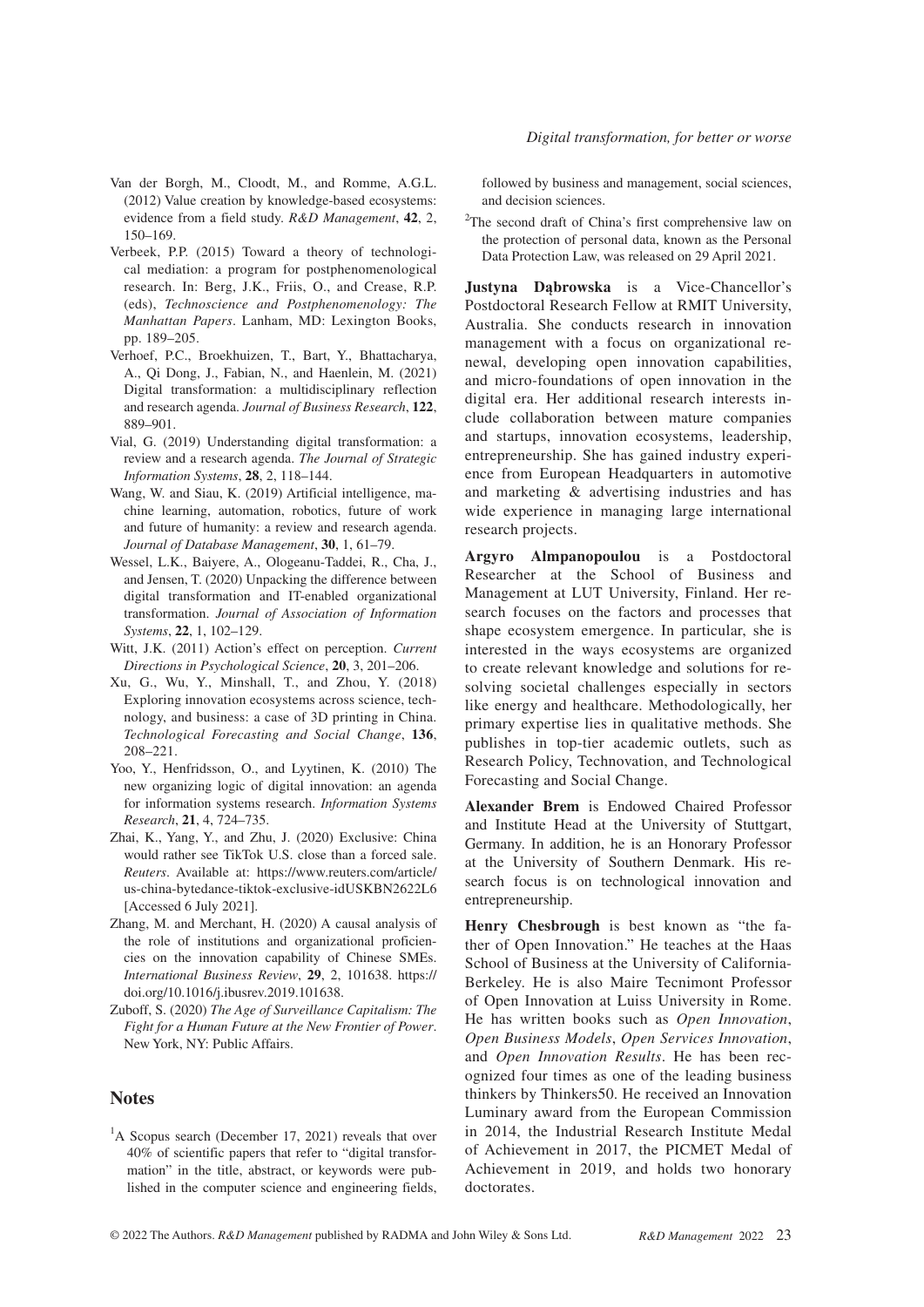#### *DĄBROWSKA ET AL*

**Valentina Cucino** is a Postdoctoral Scholar at the Institute of Management of the Sant'Anna School of Advanced Studies, Pisa, Italy. She holds a PhD in Management Innovation, Sustainability, and Healthcare. Her research interest and teaching mainly deals with innovation management, purpose-driven innovation and entrepreneurship and universityindustry technology transfer. Her works have been published in journals such as R&D Management, Journal of Knowledge Management, and European Journal of Innovation Management.

**Alberto Di Minin** is a Full Professor of Management at the Institute of Management Sant'Anna School of Advanced Studies, Pisa, Italy. Alberto is also a Research Fellow with the Berkeley Roundtable on the International Economy (BRIE), University of California – Berkeley, and Social Innovation Fellow with the Meridian International Center of Washington, DC. Alberto deals with Open Innovation, appropriation of innovation, and science and technology policy. He also works on technology transfer, intellectual property, and R&D management.

**Ferran Giones** is an Associate Professor (Akademischer Rat) at the University of Stuttgart and Deputy Director at the Institute of Entrepreneurship and Innovation Science. Before joining academia, he worked strategy consulting and international project management. He has been an assistant professor for Technology Entrepreneurship at the University of Southern Denmark. His research and teaching areas are technology entrepreneurship, science commercialization, technology innovation, and industry emergence.

**Henri Hakala** is a Professor of Entrepreneurship at LUT University, School of Business and Management, Finland. His research interests focus on learning, development, and decision making in small and medium-sized businesses as well as strategy, sustainability, and entrepreneurial ecosystems.

**Cristina Marullo** is an Assistant Professor of Innovation Management at the Institute of Management, Sant'Anna School of Advanced Studies, Pisa, Italy. Her research focuses on R&D and innovation management in the field of entrepreneurship, with a special emphasis on performance determinants and key managerial challenges of collaborative innovation strategies.

**Anne-Laure Mention** is a Professor and the Director for Global Business Innovation Enabling Capability Platform, RMIT University, Australia. Anne-Laure is a world-renowned innovation scholar. She holds several visiting positions across

Europe and Asia and is one of the founding editors of the Journal of Innovation Management. Her research focuses on open and collaborative innovation, innovation in business to business services, with a particular focus on financial industry and fintech, technology management, and business venturing.

**Letizia Mortara** is a Lecturer in Technology Management at the University of Cambridge and a Senior Fellow at Newnham College, Cambridge. She is also an Associate Editor for the R&D Management journal and the Head of the R&D Management Conference. At the Centre for Technology Management at the Institute for Manufacturing, she researches Technology intelligence (i.e. activity set-up in order to keep abreast with the latest developments in technology) Open Innovation, and the advent of Digital Fabrication technologies and infrastructure in manufacturing and their implications for business.

**Sladjana Nørskov** is an Associate Professor at the School of Business and Social Sciences at Aarhus University. Her research focuses on innovation management, organizational behavior, and social robotics. She investigates how alternative organizational structures promote innovation, and the role that social robots play in problem-solving and creative collaborations with humans.

**Petra A. Nylund** is a Researcher at the University of Stuttgart. She holds a Ph.D. in Management from IESE and an M.Sc. in Engineering and Business Management from KTH, Stockholm. She is currently enthusiastic about the development of innovation platforms and ecosystems and is also an expert in the econometric analysis of panel data. She has created strategies in the telecoms industry of Africa, Latin America, and Europe.

**Calogero Maria Oddo** is an Associate Professor of Bioengineering at Sant'Anna School of Advanced Studies, Pisa, Italy, and Head of the Neuro-Robotic Touch Laboratory at The BioRobotics Institute, coordinating a team of about 20 research fellows. He also serves as deputy coordinator of the PhD program in Biorobotics, one of the largest doctoral schools worldwide in robotics and biomedical engineering, with more than 100 PhD students enrolled. His main research interests are in the Neuro-Robotics Area: specific research topics include medical devices, tactile sensing, and artificial skins for bionic systems, and safe human-machine integration in the workplace. He has over 90 publications in Scopus, with h-index 21 and 2300+ citations.